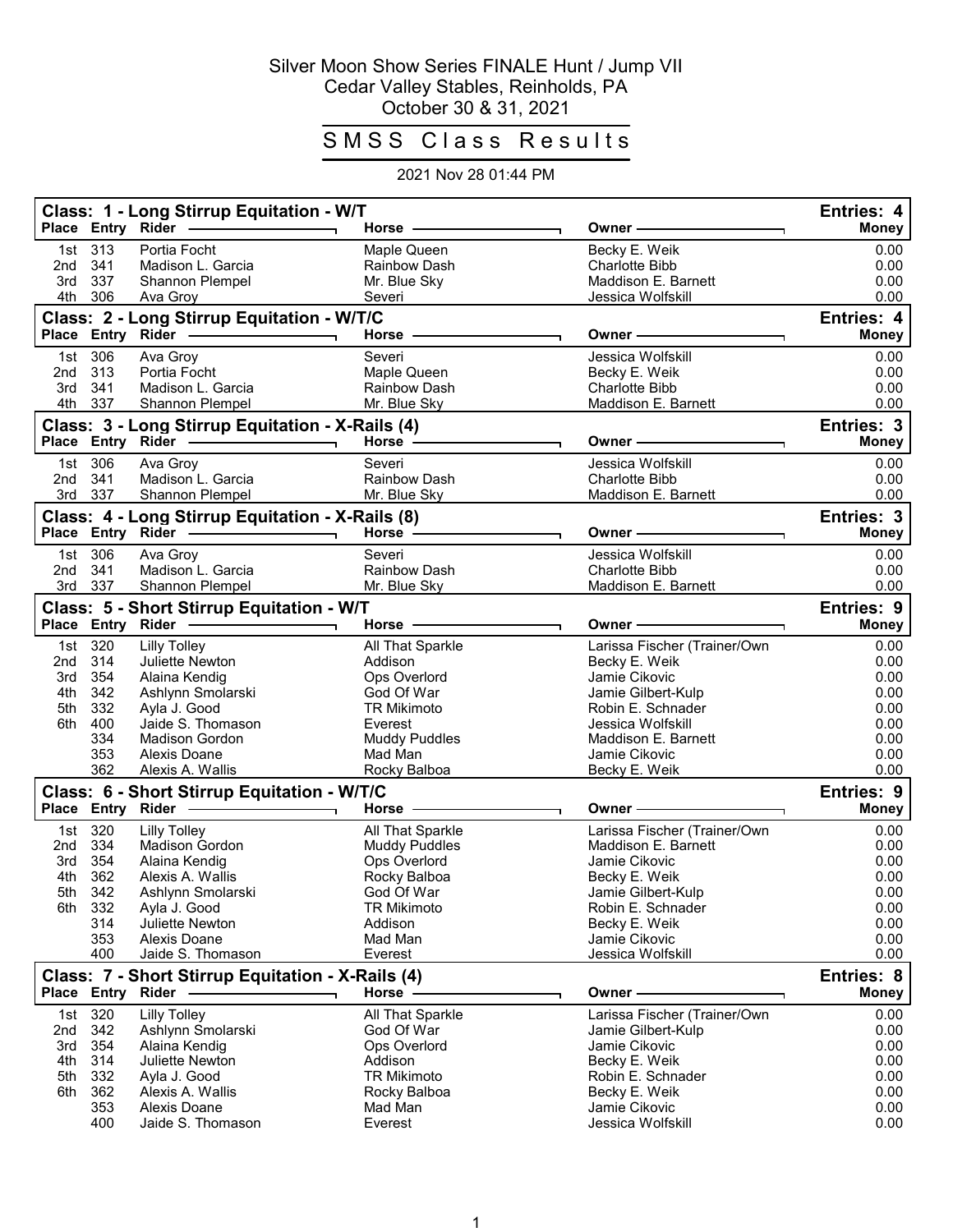|                                                                                  |                                                                                         | Class: 8 - Short Stirrup Equitation - X-Rails (8)<br>Place Entry Rider                                                                                                                                                          | Horse -                                                                              |                                                                                                                                         | Owner                                                                                                                                                                                                                                                                                  |         | Entries: 8<br>Money                                                                                  |
|----------------------------------------------------------------------------------|-----------------------------------------------------------------------------------------|---------------------------------------------------------------------------------------------------------------------------------------------------------------------------------------------------------------------------------|--------------------------------------------------------------------------------------|-----------------------------------------------------------------------------------------------------------------------------------------|----------------------------------------------------------------------------------------------------------------------------------------------------------------------------------------------------------------------------------------------------------------------------------------|---------|------------------------------------------------------------------------------------------------------|
| 1st<br>2nd<br>3rd<br>4th<br>5th<br>6th                                           | 320<br>353<br>354<br>332<br>342<br>314<br>362<br>400                                    | <b>Lilly Tolley</b><br>Alexis Doane<br>Alaina Kendig<br>Ayla J. Good<br>Ashlynn Smolarski<br>Juliette Newton<br>Alexis A. Wallis<br>Jaide S. Thomason                                                                           | Mad Man<br>God Of War<br>Addison<br>Everest                                          | All That Sparkle<br>Ops Overlord<br><b>TR Mikimoto</b><br>Rocky Balboa                                                                  | Larissa Fischer (Trainer/Own<br>Jamie Cikovic<br>Jamie Cikovic<br>Robin E. Schnader<br>Jamie Gilbert-Kulp<br>Becky E. Weik<br>Becky E. Weik<br>Jessica Wolfskill                                                                                                                       |         | 0.00<br>0.00<br>0.00<br>0.00<br>0.00<br>0.00<br>0.00<br>0.00                                         |
|                                                                                  |                                                                                         | Class: 9 - Pre-Short Stirrup Equitation - W/T<br>Place Entry Rider                                                                                                                                                              | Horse -                                                                              |                                                                                                                                         | Owner -                                                                                                                                                                                                                                                                                |         | Entries: 8<br><b>Money</b>                                                                           |
| 1st<br>2nd<br>3rd<br>4th<br>5th<br>6th                                           | 303<br>342<br>400<br>347<br>335<br>397<br>313<br>341                                    | Trinity L. Vozzella<br>Addison G. Hoyt<br>Adalyn Shingle<br>Caden Reigert<br>Norah F. Kraybill<br>Kelly Neustadter<br>Lainey O. McAllister<br>Charlotte M. Bibb                                                                 | God Of War<br>Everest<br>K Happy Feet                                                | Rocky Balboa<br>Mohican Star<br>Singapore Deputy<br>Maple Queen<br>Rainbow Dash                                                         | Becky E. Weik<br>Jamie Gilbert-Kulp<br>Jessica Wolfskill<br>Jessica Wolfskill<br>Maddison E. Barnett<br>LarissaFischer<br>Becky E. Weik<br><b>Charlotte Bibb</b>                                                                                                                       | 4141473 | 0.00<br>0.00<br>0.00<br>0.00<br>0.00<br>0.00<br>0.00<br>0.00                                         |
|                                                                                  |                                                                                         | Class: 10 - Pre-Short Stirrup Equitation - W/T<br>Place Entry Rider                                                                                                                                                             | Horse -                                                                              |                                                                                                                                         | Owner -                                                                                                                                                                                                                                                                                |         | Entries: 7<br><b>Money</b>                                                                           |
| 1st<br>2nd<br>3rd<br>4th<br>5th<br>6th                                           | 313<br>342<br>335<br>400<br>303<br>397<br>341                                           | Lainey O. McAllister<br>Addison G. Hoyt<br>Norah F. Kraybill<br>Adalyn Shingle<br>Trinity L. Vozzella<br>Kelly Neustadter<br>Charlotte M. Bibb                                                                                  | God Of War<br>K Happy Feet<br>Everest                                                | Maple Queen<br>Rocky Balboa<br>Singapore Deputy<br><b>Rainbow Dash</b>                                                                  | Becky E. Weik<br>Jamie Gilbert-Kulp<br>Maddison E. Barnett<br>Jessica Wolfskill<br>Becky E. Weik<br>LarissaFischer<br><b>Charlotte Bibb</b>                                                                                                                                            | 4141473 | 0.00<br>0.00<br>0.00<br>0.00<br>0.00<br>0.00<br>0.00                                                 |
|                                                                                  |                                                                                         | Class: 11 - Pre-Short Stirrup Equitation - W/T/C<br>Place Entry Rider                                                                                                                                                           | Horse                                                                                |                                                                                                                                         | Owner ·                                                                                                                                                                                                                                                                                |         | Entries: 6<br><b>Money</b>                                                                           |
| 1st<br>2nd<br>3rd<br>4th<br>5th<br>6th                                           | 397<br>335<br>303<br>313<br>342<br>400                                                  | Kelly Neustadter<br>Norah F. Kraybill<br>Trinity L. Vozzella<br>Lainey O. McAllister<br>Addison G. Hoyt<br>Adalyn Shingle                                                                                                       | K Happy Feet<br>God Of War<br>Everest                                                | Singapore Deputy<br>Rocky Balboa<br>Maple Queen                                                                                         | LarissaFischer<br>Maddison E. Barnett<br>Becky E. Weik<br>Becky E. Weik<br>Jamie Gilbert-Kulp<br>Jessica Wolfskill                                                                                                                                                                     | 4141473 | 0.00<br>0.00<br>0.00<br>0.00<br>0.00<br>0.00                                                         |
|                                                                                  |                                                                                         | Class: 12 - Pre-Short Stirrup Equitation - X-Rails (2)<br>Place Entry Rider -                                                                                                                                                   | Horse -                                                                              |                                                                                                                                         | Owner -                                                                                                                                                                                                                                                                                |         | Entries: 5<br><b>Money</b>                                                                           |
| 3rd<br>4th<br>DQ                                                                 | 1st 303<br>2nd 400<br>- 342<br>397<br>335                                               | Trinity L. Vozzella<br>Adalyn Shingle<br>Addison G. Hoyt<br>Kelly Neustadter<br>Norah F. Kraybill                                                                                                                               | Everest<br>God Of War<br>K Happy Feet                                                | Rocky Balboa<br><b>Singapore Deputy</b>                                                                                                 | Becky E. Weik<br>Jessica Wolfskill<br>Jamie Gilbert-Kulp<br>LarissaFischer<br>Maddison E. Barnett                                                                                                                                                                                      | 4141473 | 0.00<br>0.00<br>0.00<br>0.00<br>0.00                                                                 |
|                                                                                  |                                                                                         | Class: 13 - Leadline - Walk<br>Place Entry Rider -                                                                                                                                                                              | Horse                                                                                |                                                                                                                                         | Owner -                                                                                                                                                                                                                                                                                |         | Entries: 13<br><b>Money</b>                                                                          |
| 1st<br>1st<br>2nd<br>2nd<br>3rd<br>3rd<br>4th<br>4th<br>5th<br>5th<br>6th<br>6th | 356<br>398<br>399<br>336<br>328<br>343<br>334<br>338<br>341<br>335<br>342<br>339<br>321 | Julia Zentner<br>Maci Martin<br>Caden Reigert<br>Lydia Tuck<br>Savanna Good<br>Alexandra Perez<br>Saoirse Taylor<br>Jason Martin<br>Charlotte M. Bibb<br><b>Harper Hess</b><br>Hope Konnick<br>Abby Schneider<br>Mia R. DeNardo | Yogi Bear<br><b>Flat Stanley</b><br>Sizzle<br>Happy Feet<br>God Of War<br>Ted-E-Bear | <b>Sweet Annie</b><br>A Chistmas Wish<br>Ops Overlord<br><b>Limited Edition</b><br><b>Muddy Puddles</b><br>Rainbow Dash<br>Happy Camper | Jamie Cikovic<br>Jessica Wolfskill<br>Jessica Wolfskill<br>Maddison E. Barnett<br>Jamie Cikovic<br>Jamie Gilbert-Kulp<br>Maddison E. Barnett<br>Maddison E. Barnett<br><b>Charlotte Bibb</b><br>Maddison E. Barnett<br>Jamie Gilbert-Kulp<br>Maddison E. Barnett<br>Melissa L. DeNardo |         | 0.00<br>0.00<br>0.00<br>0.00<br>0.00<br>0.00<br>0.00<br>0.00<br>0.00<br>0.00<br>0.00<br>0.00<br>0.00 |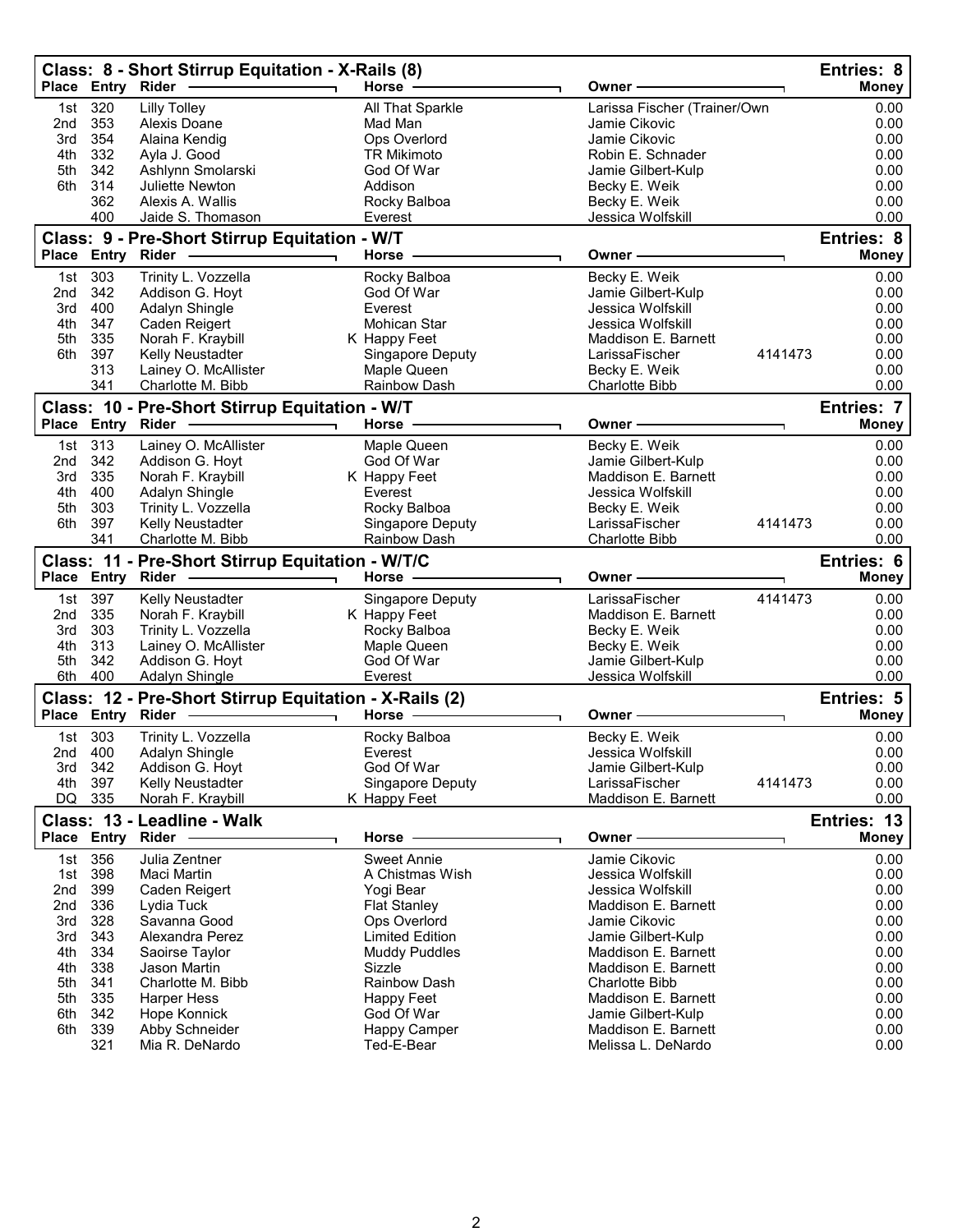| Jessica Wolfskill<br>399<br>Caden Reigert<br>Yogi Bear<br>1st<br>0.00<br>335<br>0.00<br>1st<br>Harper Hess<br>Happy Feet<br>Maddison E. Barnett<br>334<br>Maddison E. Barnett<br>0.00<br>2 <sub>nd</sub><br>Saoirse Taylor<br><b>Muddy Puddles</b><br>398<br>2nd<br>0.00<br>Maci Martin<br>A Chistmas Wish<br>Jessica Wolfskill<br>356<br>Julia Zentner<br>Jamie Cikovic<br>0.00<br>3rd<br>Sweet Annie<br>338<br>Jason Martin<br>Sizzle<br>0.00<br>3rd<br>Maddison E. Barnett<br>4th<br>341<br>0.00<br>Charlotte M. Bibb<br><b>Rainbow Dash</b><br><b>Charlotte Bibb</b><br>336<br>0.00<br>4th<br>Lydia Tuck<br><b>Flat Stanley</b><br>Maddison E. Barnett<br>342<br>God Of War<br>0.00<br>5th<br>Hope Konnick<br>Jamie Gilbert-Kulp<br>343<br><b>Limited Edition</b><br>0.00<br>5th<br>Alexandra Perez<br>Jamie Gilbert-Kulp<br>0.00<br>6th<br>321<br>Mia R. DeNardo<br>Ted-E-Bear<br>Melissa L. DeNardo<br>339<br>0.00<br>6th<br>Abby Schneider<br>Happy Camper<br>Maddison E. Barnett<br>328<br>0.00<br>Savanna Good<br>Ops Overlord<br>Jamie Cikovic<br>Class: 15 - Leadline - W/T<br>Entries: 13<br><b>Entry</b><br><b>Place</b><br>Rider<br>Horse -<br>Owner -<br><b>Money</b><br>321<br>Ted-E-Bear<br>Mia R. DeNardo<br>Melissa L. DeNardo<br>0.00<br>1st<br>335<br>Maddison E. Barnett<br>0.00<br>1st<br><b>Harper Hess</b><br>Happy Feet<br>0.00<br>356<br>2nd<br>Julia Zentner<br>Sweet Annie<br>Jamie Cikovic<br>336<br>Lydia Tuck<br>Maddison E. Barnett<br>0.00<br>2 <sub>nd</sub><br><b>Flat Stanley</b><br>328<br>0.00<br>3rd<br>Savanna Good<br>Ops Overlord<br>Jamie Cikovic<br>398<br>0.00<br><b>Maci Martin</b><br>A Chistmas Wish<br>3rd<br>Jessica Wolfskill<br>4th<br>341<br>0.00<br>Charlotte M. Bibb<br><b>Rainbow Dash</b><br><b>Charlotte Bibb</b><br>343<br>0.00<br>4th<br>Alexandra Perez<br>Limited Edition<br>Jamie Gilbert-Kulp<br>5th<br>342<br>God Of War<br>Jamie Gilbert-Kulp<br>0.00<br>Hope Konnick<br>5th<br>338<br>Jason Martin<br>Sizzle<br>Maddison E. Barnett<br>0.00<br>334<br>6th<br><b>Muddy Puddles</b><br>0.00<br>Saoirse Taylor<br>Maddison E. Barnett<br>0.00<br>6th<br>339<br>Abby Schneider<br>Happy Camper<br>Maddison E. Barnett<br>399<br>0.00<br>Caden Reigert<br>Yogi Bear<br>Jessica Wolfskill<br>Class: 16 - Leadline - Walk Poles (2)<br>Entries: 13<br>Place Entry Rider<br>Horse<br>Owner<br><b>Money</b><br>342<br>God Of War<br>0.00<br>Hope Konnick<br>Jamie Gilbert-Kulp<br>1st<br>335<br><b>Harper Hess</b><br>1st<br><b>Happy Feet</b><br>Maddison E. Barnett<br>0.00<br>399<br>Caden Reigert<br>Yogi Bear<br>Jessica Wolfskill<br>0.00<br>2nd<br>398<br><b>Maci Martin</b><br>A Chistmas Wish<br>0.00<br>2 <sub>nd</sub><br>Jessica Wolfskill<br>321<br>Ted-E-Bear<br>0.00<br>3rd<br>Mia R. DeNardo<br>Melissa L. DeNardo<br>343<br>0.00<br>3rd<br>Alexandra Perez<br><b>Limited Edition</b><br>Jamie Gilbert-Kulp<br>328<br>Jamie Cikovic<br>0.00<br>4th<br>Savanna Good<br>Ops Overlord<br>338<br>Sizzle<br>0.00<br>4th<br>Jason Martin<br>Maddison E. Barnett<br>356<br>0.00<br>5th<br>Julia Zentner<br><b>Sweet Annie</b><br>Jamie Cikovic<br>336<br>0.00<br>5th<br>Lydia Tuck<br><b>Flat Stanley</b><br>Maddison E. Barnett<br>6th<br>334<br>Saoirse Taylor<br>Muddy Puddles<br>Maddison E. Barnett<br>$0.00^{\circ}$<br>339<br>Abby Schneider<br>Happy Camper<br>Maddison E. Barnett<br>0.00<br>6th<br>341<br>Charlotte M. Bibb<br><b>Rainbow Dash</b><br><b>Charlotte Bibb</b><br>0.00<br>Class: 17 - Crossrail Hunter - W/T<br>Entries: 7<br>Place Entry Horse -<br>Rider<br><b>Money</b><br>Owner -<br>355<br>Perfect Ice<br><b>Callie Davis</b><br>Jamie Cikovic<br>0.00<br>1st<br>337<br>Mr. Blue Sky<br>0.00<br>2nd<br>Maddison E. Barnett<br>Shannon Plempel<br>Apollo's Abraxas<br>Megan A. Salamone<br>0.00<br>3rd<br>311<br>Megan A. Salamone<br>4th<br>313<br>Maple Queen<br>Portia Focht<br>0.00<br>Becky E. Weik<br>5th<br>373<br>The Prince of New Holland<br>Abby Burkett<br><b>Abby Burkett</b><br>0.00<br>315<br>Mackenzie H. Haskell<br>Mackenzie H. Haskell<br>0.00<br>6th<br>Miss Demeanor<br>338<br>Maddison E. Barnett<br><b>Madison Gordon</b><br>0.00<br>Sizzle<br>Class: 18 - Crossrail Hunter - W/T/C<br>Entries: 6<br>Place Entry<br><b>Horse</b><br>Rider<br><b>Money</b><br>Owner ·<br>1st 355<br>Perfect Ice<br>Jamie Cikovic<br><b>Callie Davis</b><br>0.00<br>373<br>The Prince of New Holland<br>Abby Burkett<br><b>Abby Burkett</b><br>0.00<br>2nd<br>337<br>Maddison E. Barnett<br>0.00<br>3rd<br>Mr. Blue Sky<br>Shannon Plempel<br>311<br>Megan A. Salamone<br>Megan A. Salamone<br>0.00<br>4th<br>Apollo's Abraxas<br>313<br>Maple Queen<br>Portia Focht<br>0.00<br>5th<br>Becky E. Weik<br>6th<br>315<br>Miss Demeanor<br>Mackenzie H. Haskell<br>Mackenzie H. Haskell<br>0.00 | Place Entry Rider | Class: 14 - Leadline - Walk off Lead | Horse | Owner - | Entries: 13<br><b>Money</b> |
|-------------------------------------------------------------------------------------------------------------------------------------------------------------------------------------------------------------------------------------------------------------------------------------------------------------------------------------------------------------------------------------------------------------------------------------------------------------------------------------------------------------------------------------------------------------------------------------------------------------------------------------------------------------------------------------------------------------------------------------------------------------------------------------------------------------------------------------------------------------------------------------------------------------------------------------------------------------------------------------------------------------------------------------------------------------------------------------------------------------------------------------------------------------------------------------------------------------------------------------------------------------------------------------------------------------------------------------------------------------------------------------------------------------------------------------------------------------------------------------------------------------------------------------------------------------------------------------------------------------------------------------------------------------------------------------------------------------------------------------------------------------------------------------------------------------------------------------------------------------------------------------------------------------------------------------------------------------------------------------------------------------------------------------------------------------------------------------------------------------------------------------------------------------------------------------------------------------------------------------------------------------------------------------------------------------------------------------------------------------------------------------------------------------------------------------------------------------------------------------------------------------------------------------------------------------------------------------------------------------------------------------------------------------------------------------------------------------------------------------------------------------------------------------------------------------------------------------------------------------------------------------------------------------------------------------------------------------------------------------------------------------------------------------------------------------------------------------------------------------------------------------------------------------------------------------------------------------------------------------------------------------------------------------------------------------------------------------------------------------------------------------------------------------------------------------------------------------------------------------------------------------------------------------------------------------------------------------------------------------------------------------------------------------------------------------------------------------------------------------------------------------------------------------------------------------------------------------------------------------------------------------------------------------------------------------------------------------------------------------------------------------------------------------------------------------------------------------------------------------------------------------------------------------------------------------------------------------------------------------------------------------------------------------------------------------------------------------------------------------------------------------------------------------------------------------------------------------------------------------------------------------------------------------------------------------------------------------------------------------------------------------------------------------------------------------------------------------------------------------------------------------------------------------------------|-------------------|--------------------------------------|-------|---------|-----------------------------|
|                                                                                                                                                                                                                                                                                                                                                                                                                                                                                                                                                                                                                                                                                                                                                                                                                                                                                                                                                                                                                                                                                                                                                                                                                                                                                                                                                                                                                                                                                                                                                                                                                                                                                                                                                                                                                                                                                                                                                                                                                                                                                                                                                                                                                                                                                                                                                                                                                                                                                                                                                                                                                                                                                                                                                                                                                                                                                                                                                                                                                                                                                                                                                                                                                                                                                                                                                                                                                                                                                                                                                                                                                                                                                                                                                                                                                                                                                                                                                                                                                                                                                                                                                                                                                                                                                                                                                                                                                                                                                                                                                                                                                                                                                                                                                                                                 |                   |                                      |       |         |                             |
|                                                                                                                                                                                                                                                                                                                                                                                                                                                                                                                                                                                                                                                                                                                                                                                                                                                                                                                                                                                                                                                                                                                                                                                                                                                                                                                                                                                                                                                                                                                                                                                                                                                                                                                                                                                                                                                                                                                                                                                                                                                                                                                                                                                                                                                                                                                                                                                                                                                                                                                                                                                                                                                                                                                                                                                                                                                                                                                                                                                                                                                                                                                                                                                                                                                                                                                                                                                                                                                                                                                                                                                                                                                                                                                                                                                                                                                                                                                                                                                                                                                                                                                                                                                                                                                                                                                                                                                                                                                                                                                                                                                                                                                                                                                                                                                                 |                   |                                      |       |         |                             |
|                                                                                                                                                                                                                                                                                                                                                                                                                                                                                                                                                                                                                                                                                                                                                                                                                                                                                                                                                                                                                                                                                                                                                                                                                                                                                                                                                                                                                                                                                                                                                                                                                                                                                                                                                                                                                                                                                                                                                                                                                                                                                                                                                                                                                                                                                                                                                                                                                                                                                                                                                                                                                                                                                                                                                                                                                                                                                                                                                                                                                                                                                                                                                                                                                                                                                                                                                                                                                                                                                                                                                                                                                                                                                                                                                                                                                                                                                                                                                                                                                                                                                                                                                                                                                                                                                                                                                                                                                                                                                                                                                                                                                                                                                                                                                                                                 |                   |                                      |       |         |                             |
|                                                                                                                                                                                                                                                                                                                                                                                                                                                                                                                                                                                                                                                                                                                                                                                                                                                                                                                                                                                                                                                                                                                                                                                                                                                                                                                                                                                                                                                                                                                                                                                                                                                                                                                                                                                                                                                                                                                                                                                                                                                                                                                                                                                                                                                                                                                                                                                                                                                                                                                                                                                                                                                                                                                                                                                                                                                                                                                                                                                                                                                                                                                                                                                                                                                                                                                                                                                                                                                                                                                                                                                                                                                                                                                                                                                                                                                                                                                                                                                                                                                                                                                                                                                                                                                                                                                                                                                                                                                                                                                                                                                                                                                                                                                                                                                                 |                   |                                      |       |         |                             |
|                                                                                                                                                                                                                                                                                                                                                                                                                                                                                                                                                                                                                                                                                                                                                                                                                                                                                                                                                                                                                                                                                                                                                                                                                                                                                                                                                                                                                                                                                                                                                                                                                                                                                                                                                                                                                                                                                                                                                                                                                                                                                                                                                                                                                                                                                                                                                                                                                                                                                                                                                                                                                                                                                                                                                                                                                                                                                                                                                                                                                                                                                                                                                                                                                                                                                                                                                                                                                                                                                                                                                                                                                                                                                                                                                                                                                                                                                                                                                                                                                                                                                                                                                                                                                                                                                                                                                                                                                                                                                                                                                                                                                                                                                                                                                                                                 |                   |                                      |       |         |                             |
|                                                                                                                                                                                                                                                                                                                                                                                                                                                                                                                                                                                                                                                                                                                                                                                                                                                                                                                                                                                                                                                                                                                                                                                                                                                                                                                                                                                                                                                                                                                                                                                                                                                                                                                                                                                                                                                                                                                                                                                                                                                                                                                                                                                                                                                                                                                                                                                                                                                                                                                                                                                                                                                                                                                                                                                                                                                                                                                                                                                                                                                                                                                                                                                                                                                                                                                                                                                                                                                                                                                                                                                                                                                                                                                                                                                                                                                                                                                                                                                                                                                                                                                                                                                                                                                                                                                                                                                                                                                                                                                                                                                                                                                                                                                                                                                                 |                   |                                      |       |         |                             |
|                                                                                                                                                                                                                                                                                                                                                                                                                                                                                                                                                                                                                                                                                                                                                                                                                                                                                                                                                                                                                                                                                                                                                                                                                                                                                                                                                                                                                                                                                                                                                                                                                                                                                                                                                                                                                                                                                                                                                                                                                                                                                                                                                                                                                                                                                                                                                                                                                                                                                                                                                                                                                                                                                                                                                                                                                                                                                                                                                                                                                                                                                                                                                                                                                                                                                                                                                                                                                                                                                                                                                                                                                                                                                                                                                                                                                                                                                                                                                                                                                                                                                                                                                                                                                                                                                                                                                                                                                                                                                                                                                                                                                                                                                                                                                                                                 |                   |                                      |       |         |                             |
|                                                                                                                                                                                                                                                                                                                                                                                                                                                                                                                                                                                                                                                                                                                                                                                                                                                                                                                                                                                                                                                                                                                                                                                                                                                                                                                                                                                                                                                                                                                                                                                                                                                                                                                                                                                                                                                                                                                                                                                                                                                                                                                                                                                                                                                                                                                                                                                                                                                                                                                                                                                                                                                                                                                                                                                                                                                                                                                                                                                                                                                                                                                                                                                                                                                                                                                                                                                                                                                                                                                                                                                                                                                                                                                                                                                                                                                                                                                                                                                                                                                                                                                                                                                                                                                                                                                                                                                                                                                                                                                                                                                                                                                                                                                                                                                                 |                   |                                      |       |         |                             |
|                                                                                                                                                                                                                                                                                                                                                                                                                                                                                                                                                                                                                                                                                                                                                                                                                                                                                                                                                                                                                                                                                                                                                                                                                                                                                                                                                                                                                                                                                                                                                                                                                                                                                                                                                                                                                                                                                                                                                                                                                                                                                                                                                                                                                                                                                                                                                                                                                                                                                                                                                                                                                                                                                                                                                                                                                                                                                                                                                                                                                                                                                                                                                                                                                                                                                                                                                                                                                                                                                                                                                                                                                                                                                                                                                                                                                                                                                                                                                                                                                                                                                                                                                                                                                                                                                                                                                                                                                                                                                                                                                                                                                                                                                                                                                                                                 |                   |                                      |       |         |                             |
|                                                                                                                                                                                                                                                                                                                                                                                                                                                                                                                                                                                                                                                                                                                                                                                                                                                                                                                                                                                                                                                                                                                                                                                                                                                                                                                                                                                                                                                                                                                                                                                                                                                                                                                                                                                                                                                                                                                                                                                                                                                                                                                                                                                                                                                                                                                                                                                                                                                                                                                                                                                                                                                                                                                                                                                                                                                                                                                                                                                                                                                                                                                                                                                                                                                                                                                                                                                                                                                                                                                                                                                                                                                                                                                                                                                                                                                                                                                                                                                                                                                                                                                                                                                                                                                                                                                                                                                                                                                                                                                                                                                                                                                                                                                                                                                                 |                   |                                      |       |         |                             |
|                                                                                                                                                                                                                                                                                                                                                                                                                                                                                                                                                                                                                                                                                                                                                                                                                                                                                                                                                                                                                                                                                                                                                                                                                                                                                                                                                                                                                                                                                                                                                                                                                                                                                                                                                                                                                                                                                                                                                                                                                                                                                                                                                                                                                                                                                                                                                                                                                                                                                                                                                                                                                                                                                                                                                                                                                                                                                                                                                                                                                                                                                                                                                                                                                                                                                                                                                                                                                                                                                                                                                                                                                                                                                                                                                                                                                                                                                                                                                                                                                                                                                                                                                                                                                                                                                                                                                                                                                                                                                                                                                                                                                                                                                                                                                                                                 |                   |                                      |       |         |                             |
|                                                                                                                                                                                                                                                                                                                                                                                                                                                                                                                                                                                                                                                                                                                                                                                                                                                                                                                                                                                                                                                                                                                                                                                                                                                                                                                                                                                                                                                                                                                                                                                                                                                                                                                                                                                                                                                                                                                                                                                                                                                                                                                                                                                                                                                                                                                                                                                                                                                                                                                                                                                                                                                                                                                                                                                                                                                                                                                                                                                                                                                                                                                                                                                                                                                                                                                                                                                                                                                                                                                                                                                                                                                                                                                                                                                                                                                                                                                                                                                                                                                                                                                                                                                                                                                                                                                                                                                                                                                                                                                                                                                                                                                                                                                                                                                                 |                   |                                      |       |         |                             |
|                                                                                                                                                                                                                                                                                                                                                                                                                                                                                                                                                                                                                                                                                                                                                                                                                                                                                                                                                                                                                                                                                                                                                                                                                                                                                                                                                                                                                                                                                                                                                                                                                                                                                                                                                                                                                                                                                                                                                                                                                                                                                                                                                                                                                                                                                                                                                                                                                                                                                                                                                                                                                                                                                                                                                                                                                                                                                                                                                                                                                                                                                                                                                                                                                                                                                                                                                                                                                                                                                                                                                                                                                                                                                                                                                                                                                                                                                                                                                                                                                                                                                                                                                                                                                                                                                                                                                                                                                                                                                                                                                                                                                                                                                                                                                                                                 |                   |                                      |       |         |                             |
|                                                                                                                                                                                                                                                                                                                                                                                                                                                                                                                                                                                                                                                                                                                                                                                                                                                                                                                                                                                                                                                                                                                                                                                                                                                                                                                                                                                                                                                                                                                                                                                                                                                                                                                                                                                                                                                                                                                                                                                                                                                                                                                                                                                                                                                                                                                                                                                                                                                                                                                                                                                                                                                                                                                                                                                                                                                                                                                                                                                                                                                                                                                                                                                                                                                                                                                                                                                                                                                                                                                                                                                                                                                                                                                                                                                                                                                                                                                                                                                                                                                                                                                                                                                                                                                                                                                                                                                                                                                                                                                                                                                                                                                                                                                                                                                                 |                   |                                      |       |         |                             |
|                                                                                                                                                                                                                                                                                                                                                                                                                                                                                                                                                                                                                                                                                                                                                                                                                                                                                                                                                                                                                                                                                                                                                                                                                                                                                                                                                                                                                                                                                                                                                                                                                                                                                                                                                                                                                                                                                                                                                                                                                                                                                                                                                                                                                                                                                                                                                                                                                                                                                                                                                                                                                                                                                                                                                                                                                                                                                                                                                                                                                                                                                                                                                                                                                                                                                                                                                                                                                                                                                                                                                                                                                                                                                                                                                                                                                                                                                                                                                                                                                                                                                                                                                                                                                                                                                                                                                                                                                                                                                                                                                                                                                                                                                                                                                                                                 |                   |                                      |       |         |                             |
|                                                                                                                                                                                                                                                                                                                                                                                                                                                                                                                                                                                                                                                                                                                                                                                                                                                                                                                                                                                                                                                                                                                                                                                                                                                                                                                                                                                                                                                                                                                                                                                                                                                                                                                                                                                                                                                                                                                                                                                                                                                                                                                                                                                                                                                                                                                                                                                                                                                                                                                                                                                                                                                                                                                                                                                                                                                                                                                                                                                                                                                                                                                                                                                                                                                                                                                                                                                                                                                                                                                                                                                                                                                                                                                                                                                                                                                                                                                                                                                                                                                                                                                                                                                                                                                                                                                                                                                                                                                                                                                                                                                                                                                                                                                                                                                                 |                   |                                      |       |         |                             |
|                                                                                                                                                                                                                                                                                                                                                                                                                                                                                                                                                                                                                                                                                                                                                                                                                                                                                                                                                                                                                                                                                                                                                                                                                                                                                                                                                                                                                                                                                                                                                                                                                                                                                                                                                                                                                                                                                                                                                                                                                                                                                                                                                                                                                                                                                                                                                                                                                                                                                                                                                                                                                                                                                                                                                                                                                                                                                                                                                                                                                                                                                                                                                                                                                                                                                                                                                                                                                                                                                                                                                                                                                                                                                                                                                                                                                                                                                                                                                                                                                                                                                                                                                                                                                                                                                                                                                                                                                                                                                                                                                                                                                                                                                                                                                                                                 |                   |                                      |       |         |                             |
|                                                                                                                                                                                                                                                                                                                                                                                                                                                                                                                                                                                                                                                                                                                                                                                                                                                                                                                                                                                                                                                                                                                                                                                                                                                                                                                                                                                                                                                                                                                                                                                                                                                                                                                                                                                                                                                                                                                                                                                                                                                                                                                                                                                                                                                                                                                                                                                                                                                                                                                                                                                                                                                                                                                                                                                                                                                                                                                                                                                                                                                                                                                                                                                                                                                                                                                                                                                                                                                                                                                                                                                                                                                                                                                                                                                                                                                                                                                                                                                                                                                                                                                                                                                                                                                                                                                                                                                                                                                                                                                                                                                                                                                                                                                                                                                                 |                   |                                      |       |         |                             |
|                                                                                                                                                                                                                                                                                                                                                                                                                                                                                                                                                                                                                                                                                                                                                                                                                                                                                                                                                                                                                                                                                                                                                                                                                                                                                                                                                                                                                                                                                                                                                                                                                                                                                                                                                                                                                                                                                                                                                                                                                                                                                                                                                                                                                                                                                                                                                                                                                                                                                                                                                                                                                                                                                                                                                                                                                                                                                                                                                                                                                                                                                                                                                                                                                                                                                                                                                                                                                                                                                                                                                                                                                                                                                                                                                                                                                                                                                                                                                                                                                                                                                                                                                                                                                                                                                                                                                                                                                                                                                                                                                                                                                                                                                                                                                                                                 |                   |                                      |       |         |                             |
|                                                                                                                                                                                                                                                                                                                                                                                                                                                                                                                                                                                                                                                                                                                                                                                                                                                                                                                                                                                                                                                                                                                                                                                                                                                                                                                                                                                                                                                                                                                                                                                                                                                                                                                                                                                                                                                                                                                                                                                                                                                                                                                                                                                                                                                                                                                                                                                                                                                                                                                                                                                                                                                                                                                                                                                                                                                                                                                                                                                                                                                                                                                                                                                                                                                                                                                                                                                                                                                                                                                                                                                                                                                                                                                                                                                                                                                                                                                                                                                                                                                                                                                                                                                                                                                                                                                                                                                                                                                                                                                                                                                                                                                                                                                                                                                                 |                   |                                      |       |         |                             |
|                                                                                                                                                                                                                                                                                                                                                                                                                                                                                                                                                                                                                                                                                                                                                                                                                                                                                                                                                                                                                                                                                                                                                                                                                                                                                                                                                                                                                                                                                                                                                                                                                                                                                                                                                                                                                                                                                                                                                                                                                                                                                                                                                                                                                                                                                                                                                                                                                                                                                                                                                                                                                                                                                                                                                                                                                                                                                                                                                                                                                                                                                                                                                                                                                                                                                                                                                                                                                                                                                                                                                                                                                                                                                                                                                                                                                                                                                                                                                                                                                                                                                                                                                                                                                                                                                                                                                                                                                                                                                                                                                                                                                                                                                                                                                                                                 |                   |                                      |       |         |                             |
|                                                                                                                                                                                                                                                                                                                                                                                                                                                                                                                                                                                                                                                                                                                                                                                                                                                                                                                                                                                                                                                                                                                                                                                                                                                                                                                                                                                                                                                                                                                                                                                                                                                                                                                                                                                                                                                                                                                                                                                                                                                                                                                                                                                                                                                                                                                                                                                                                                                                                                                                                                                                                                                                                                                                                                                                                                                                                                                                                                                                                                                                                                                                                                                                                                                                                                                                                                                                                                                                                                                                                                                                                                                                                                                                                                                                                                                                                                                                                                                                                                                                                                                                                                                                                                                                                                                                                                                                                                                                                                                                                                                                                                                                                                                                                                                                 |                   |                                      |       |         |                             |
|                                                                                                                                                                                                                                                                                                                                                                                                                                                                                                                                                                                                                                                                                                                                                                                                                                                                                                                                                                                                                                                                                                                                                                                                                                                                                                                                                                                                                                                                                                                                                                                                                                                                                                                                                                                                                                                                                                                                                                                                                                                                                                                                                                                                                                                                                                                                                                                                                                                                                                                                                                                                                                                                                                                                                                                                                                                                                                                                                                                                                                                                                                                                                                                                                                                                                                                                                                                                                                                                                                                                                                                                                                                                                                                                                                                                                                                                                                                                                                                                                                                                                                                                                                                                                                                                                                                                                                                                                                                                                                                                                                                                                                                                                                                                                                                                 |                   |                                      |       |         |                             |
|                                                                                                                                                                                                                                                                                                                                                                                                                                                                                                                                                                                                                                                                                                                                                                                                                                                                                                                                                                                                                                                                                                                                                                                                                                                                                                                                                                                                                                                                                                                                                                                                                                                                                                                                                                                                                                                                                                                                                                                                                                                                                                                                                                                                                                                                                                                                                                                                                                                                                                                                                                                                                                                                                                                                                                                                                                                                                                                                                                                                                                                                                                                                                                                                                                                                                                                                                                                                                                                                                                                                                                                                                                                                                                                                                                                                                                                                                                                                                                                                                                                                                                                                                                                                                                                                                                                                                                                                                                                                                                                                                                                                                                                                                                                                                                                                 |                   |                                      |       |         |                             |
|                                                                                                                                                                                                                                                                                                                                                                                                                                                                                                                                                                                                                                                                                                                                                                                                                                                                                                                                                                                                                                                                                                                                                                                                                                                                                                                                                                                                                                                                                                                                                                                                                                                                                                                                                                                                                                                                                                                                                                                                                                                                                                                                                                                                                                                                                                                                                                                                                                                                                                                                                                                                                                                                                                                                                                                                                                                                                                                                                                                                                                                                                                                                                                                                                                                                                                                                                                                                                                                                                                                                                                                                                                                                                                                                                                                                                                                                                                                                                                                                                                                                                                                                                                                                                                                                                                                                                                                                                                                                                                                                                                                                                                                                                                                                                                                                 |                   |                                      |       |         |                             |
|                                                                                                                                                                                                                                                                                                                                                                                                                                                                                                                                                                                                                                                                                                                                                                                                                                                                                                                                                                                                                                                                                                                                                                                                                                                                                                                                                                                                                                                                                                                                                                                                                                                                                                                                                                                                                                                                                                                                                                                                                                                                                                                                                                                                                                                                                                                                                                                                                                                                                                                                                                                                                                                                                                                                                                                                                                                                                                                                                                                                                                                                                                                                                                                                                                                                                                                                                                                                                                                                                                                                                                                                                                                                                                                                                                                                                                                                                                                                                                                                                                                                                                                                                                                                                                                                                                                                                                                                                                                                                                                                                                                                                                                                                                                                                                                                 |                   |                                      |       |         |                             |
|                                                                                                                                                                                                                                                                                                                                                                                                                                                                                                                                                                                                                                                                                                                                                                                                                                                                                                                                                                                                                                                                                                                                                                                                                                                                                                                                                                                                                                                                                                                                                                                                                                                                                                                                                                                                                                                                                                                                                                                                                                                                                                                                                                                                                                                                                                                                                                                                                                                                                                                                                                                                                                                                                                                                                                                                                                                                                                                                                                                                                                                                                                                                                                                                                                                                                                                                                                                                                                                                                                                                                                                                                                                                                                                                                                                                                                                                                                                                                                                                                                                                                                                                                                                                                                                                                                                                                                                                                                                                                                                                                                                                                                                                                                                                                                                                 |                   |                                      |       |         |                             |
|                                                                                                                                                                                                                                                                                                                                                                                                                                                                                                                                                                                                                                                                                                                                                                                                                                                                                                                                                                                                                                                                                                                                                                                                                                                                                                                                                                                                                                                                                                                                                                                                                                                                                                                                                                                                                                                                                                                                                                                                                                                                                                                                                                                                                                                                                                                                                                                                                                                                                                                                                                                                                                                                                                                                                                                                                                                                                                                                                                                                                                                                                                                                                                                                                                                                                                                                                                                                                                                                                                                                                                                                                                                                                                                                                                                                                                                                                                                                                                                                                                                                                                                                                                                                                                                                                                                                                                                                                                                                                                                                                                                                                                                                                                                                                                                                 |                   |                                      |       |         |                             |
|                                                                                                                                                                                                                                                                                                                                                                                                                                                                                                                                                                                                                                                                                                                                                                                                                                                                                                                                                                                                                                                                                                                                                                                                                                                                                                                                                                                                                                                                                                                                                                                                                                                                                                                                                                                                                                                                                                                                                                                                                                                                                                                                                                                                                                                                                                                                                                                                                                                                                                                                                                                                                                                                                                                                                                                                                                                                                                                                                                                                                                                                                                                                                                                                                                                                                                                                                                                                                                                                                                                                                                                                                                                                                                                                                                                                                                                                                                                                                                                                                                                                                                                                                                                                                                                                                                                                                                                                                                                                                                                                                                                                                                                                                                                                                                                                 |                   |                                      |       |         |                             |
|                                                                                                                                                                                                                                                                                                                                                                                                                                                                                                                                                                                                                                                                                                                                                                                                                                                                                                                                                                                                                                                                                                                                                                                                                                                                                                                                                                                                                                                                                                                                                                                                                                                                                                                                                                                                                                                                                                                                                                                                                                                                                                                                                                                                                                                                                                                                                                                                                                                                                                                                                                                                                                                                                                                                                                                                                                                                                                                                                                                                                                                                                                                                                                                                                                                                                                                                                                                                                                                                                                                                                                                                                                                                                                                                                                                                                                                                                                                                                                                                                                                                                                                                                                                                                                                                                                                                                                                                                                                                                                                                                                                                                                                                                                                                                                                                 |                   |                                      |       |         |                             |
|                                                                                                                                                                                                                                                                                                                                                                                                                                                                                                                                                                                                                                                                                                                                                                                                                                                                                                                                                                                                                                                                                                                                                                                                                                                                                                                                                                                                                                                                                                                                                                                                                                                                                                                                                                                                                                                                                                                                                                                                                                                                                                                                                                                                                                                                                                                                                                                                                                                                                                                                                                                                                                                                                                                                                                                                                                                                                                                                                                                                                                                                                                                                                                                                                                                                                                                                                                                                                                                                                                                                                                                                                                                                                                                                                                                                                                                                                                                                                                                                                                                                                                                                                                                                                                                                                                                                                                                                                                                                                                                                                                                                                                                                                                                                                                                                 |                   |                                      |       |         |                             |
|                                                                                                                                                                                                                                                                                                                                                                                                                                                                                                                                                                                                                                                                                                                                                                                                                                                                                                                                                                                                                                                                                                                                                                                                                                                                                                                                                                                                                                                                                                                                                                                                                                                                                                                                                                                                                                                                                                                                                                                                                                                                                                                                                                                                                                                                                                                                                                                                                                                                                                                                                                                                                                                                                                                                                                                                                                                                                                                                                                                                                                                                                                                                                                                                                                                                                                                                                                                                                                                                                                                                                                                                                                                                                                                                                                                                                                                                                                                                                                                                                                                                                                                                                                                                                                                                                                                                                                                                                                                                                                                                                                                                                                                                                                                                                                                                 |                   |                                      |       |         |                             |
|                                                                                                                                                                                                                                                                                                                                                                                                                                                                                                                                                                                                                                                                                                                                                                                                                                                                                                                                                                                                                                                                                                                                                                                                                                                                                                                                                                                                                                                                                                                                                                                                                                                                                                                                                                                                                                                                                                                                                                                                                                                                                                                                                                                                                                                                                                                                                                                                                                                                                                                                                                                                                                                                                                                                                                                                                                                                                                                                                                                                                                                                                                                                                                                                                                                                                                                                                                                                                                                                                                                                                                                                                                                                                                                                                                                                                                                                                                                                                                                                                                                                                                                                                                                                                                                                                                                                                                                                                                                                                                                                                                                                                                                                                                                                                                                                 |                   |                                      |       |         |                             |
|                                                                                                                                                                                                                                                                                                                                                                                                                                                                                                                                                                                                                                                                                                                                                                                                                                                                                                                                                                                                                                                                                                                                                                                                                                                                                                                                                                                                                                                                                                                                                                                                                                                                                                                                                                                                                                                                                                                                                                                                                                                                                                                                                                                                                                                                                                                                                                                                                                                                                                                                                                                                                                                                                                                                                                                                                                                                                                                                                                                                                                                                                                                                                                                                                                                                                                                                                                                                                                                                                                                                                                                                                                                                                                                                                                                                                                                                                                                                                                                                                                                                                                                                                                                                                                                                                                                                                                                                                                                                                                                                                                                                                                                                                                                                                                                                 |                   |                                      |       |         |                             |
|                                                                                                                                                                                                                                                                                                                                                                                                                                                                                                                                                                                                                                                                                                                                                                                                                                                                                                                                                                                                                                                                                                                                                                                                                                                                                                                                                                                                                                                                                                                                                                                                                                                                                                                                                                                                                                                                                                                                                                                                                                                                                                                                                                                                                                                                                                                                                                                                                                                                                                                                                                                                                                                                                                                                                                                                                                                                                                                                                                                                                                                                                                                                                                                                                                                                                                                                                                                                                                                                                                                                                                                                                                                                                                                                                                                                                                                                                                                                                                                                                                                                                                                                                                                                                                                                                                                                                                                                                                                                                                                                                                                                                                                                                                                                                                                                 |                   |                                      |       |         |                             |
|                                                                                                                                                                                                                                                                                                                                                                                                                                                                                                                                                                                                                                                                                                                                                                                                                                                                                                                                                                                                                                                                                                                                                                                                                                                                                                                                                                                                                                                                                                                                                                                                                                                                                                                                                                                                                                                                                                                                                                                                                                                                                                                                                                                                                                                                                                                                                                                                                                                                                                                                                                                                                                                                                                                                                                                                                                                                                                                                                                                                                                                                                                                                                                                                                                                                                                                                                                                                                                                                                                                                                                                                                                                                                                                                                                                                                                                                                                                                                                                                                                                                                                                                                                                                                                                                                                                                                                                                                                                                                                                                                                                                                                                                                                                                                                                                 |                   |                                      |       |         |                             |
|                                                                                                                                                                                                                                                                                                                                                                                                                                                                                                                                                                                                                                                                                                                                                                                                                                                                                                                                                                                                                                                                                                                                                                                                                                                                                                                                                                                                                                                                                                                                                                                                                                                                                                                                                                                                                                                                                                                                                                                                                                                                                                                                                                                                                                                                                                                                                                                                                                                                                                                                                                                                                                                                                                                                                                                                                                                                                                                                                                                                                                                                                                                                                                                                                                                                                                                                                                                                                                                                                                                                                                                                                                                                                                                                                                                                                                                                                                                                                                                                                                                                                                                                                                                                                                                                                                                                                                                                                                                                                                                                                                                                                                                                                                                                                                                                 |                   |                                      |       |         |                             |
|                                                                                                                                                                                                                                                                                                                                                                                                                                                                                                                                                                                                                                                                                                                                                                                                                                                                                                                                                                                                                                                                                                                                                                                                                                                                                                                                                                                                                                                                                                                                                                                                                                                                                                                                                                                                                                                                                                                                                                                                                                                                                                                                                                                                                                                                                                                                                                                                                                                                                                                                                                                                                                                                                                                                                                                                                                                                                                                                                                                                                                                                                                                                                                                                                                                                                                                                                                                                                                                                                                                                                                                                                                                                                                                                                                                                                                                                                                                                                                                                                                                                                                                                                                                                                                                                                                                                                                                                                                                                                                                                                                                                                                                                                                                                                                                                 |                   |                                      |       |         |                             |
|                                                                                                                                                                                                                                                                                                                                                                                                                                                                                                                                                                                                                                                                                                                                                                                                                                                                                                                                                                                                                                                                                                                                                                                                                                                                                                                                                                                                                                                                                                                                                                                                                                                                                                                                                                                                                                                                                                                                                                                                                                                                                                                                                                                                                                                                                                                                                                                                                                                                                                                                                                                                                                                                                                                                                                                                                                                                                                                                                                                                                                                                                                                                                                                                                                                                                                                                                                                                                                                                                                                                                                                                                                                                                                                                                                                                                                                                                                                                                                                                                                                                                                                                                                                                                                                                                                                                                                                                                                                                                                                                                                                                                                                                                                                                                                                                 |                   |                                      |       |         |                             |
|                                                                                                                                                                                                                                                                                                                                                                                                                                                                                                                                                                                                                                                                                                                                                                                                                                                                                                                                                                                                                                                                                                                                                                                                                                                                                                                                                                                                                                                                                                                                                                                                                                                                                                                                                                                                                                                                                                                                                                                                                                                                                                                                                                                                                                                                                                                                                                                                                                                                                                                                                                                                                                                                                                                                                                                                                                                                                                                                                                                                                                                                                                                                                                                                                                                                                                                                                                                                                                                                                                                                                                                                                                                                                                                                                                                                                                                                                                                                                                                                                                                                                                                                                                                                                                                                                                                                                                                                                                                                                                                                                                                                                                                                                                                                                                                                 |                   |                                      |       |         |                             |
|                                                                                                                                                                                                                                                                                                                                                                                                                                                                                                                                                                                                                                                                                                                                                                                                                                                                                                                                                                                                                                                                                                                                                                                                                                                                                                                                                                                                                                                                                                                                                                                                                                                                                                                                                                                                                                                                                                                                                                                                                                                                                                                                                                                                                                                                                                                                                                                                                                                                                                                                                                                                                                                                                                                                                                                                                                                                                                                                                                                                                                                                                                                                                                                                                                                                                                                                                                                                                                                                                                                                                                                                                                                                                                                                                                                                                                                                                                                                                                                                                                                                                                                                                                                                                                                                                                                                                                                                                                                                                                                                                                                                                                                                                                                                                                                                 |                   |                                      |       |         |                             |
|                                                                                                                                                                                                                                                                                                                                                                                                                                                                                                                                                                                                                                                                                                                                                                                                                                                                                                                                                                                                                                                                                                                                                                                                                                                                                                                                                                                                                                                                                                                                                                                                                                                                                                                                                                                                                                                                                                                                                                                                                                                                                                                                                                                                                                                                                                                                                                                                                                                                                                                                                                                                                                                                                                                                                                                                                                                                                                                                                                                                                                                                                                                                                                                                                                                                                                                                                                                                                                                                                                                                                                                                                                                                                                                                                                                                                                                                                                                                                                                                                                                                                                                                                                                                                                                                                                                                                                                                                                                                                                                                                                                                                                                                                                                                                                                                 |                   |                                      |       |         |                             |
|                                                                                                                                                                                                                                                                                                                                                                                                                                                                                                                                                                                                                                                                                                                                                                                                                                                                                                                                                                                                                                                                                                                                                                                                                                                                                                                                                                                                                                                                                                                                                                                                                                                                                                                                                                                                                                                                                                                                                                                                                                                                                                                                                                                                                                                                                                                                                                                                                                                                                                                                                                                                                                                                                                                                                                                                                                                                                                                                                                                                                                                                                                                                                                                                                                                                                                                                                                                                                                                                                                                                                                                                                                                                                                                                                                                                                                                                                                                                                                                                                                                                                                                                                                                                                                                                                                                                                                                                                                                                                                                                                                                                                                                                                                                                                                                                 |                   |                                      |       |         |                             |
|                                                                                                                                                                                                                                                                                                                                                                                                                                                                                                                                                                                                                                                                                                                                                                                                                                                                                                                                                                                                                                                                                                                                                                                                                                                                                                                                                                                                                                                                                                                                                                                                                                                                                                                                                                                                                                                                                                                                                                                                                                                                                                                                                                                                                                                                                                                                                                                                                                                                                                                                                                                                                                                                                                                                                                                                                                                                                                                                                                                                                                                                                                                                                                                                                                                                                                                                                                                                                                                                                                                                                                                                                                                                                                                                                                                                                                                                                                                                                                                                                                                                                                                                                                                                                                                                                                                                                                                                                                                                                                                                                                                                                                                                                                                                                                                                 |                   |                                      |       |         |                             |
|                                                                                                                                                                                                                                                                                                                                                                                                                                                                                                                                                                                                                                                                                                                                                                                                                                                                                                                                                                                                                                                                                                                                                                                                                                                                                                                                                                                                                                                                                                                                                                                                                                                                                                                                                                                                                                                                                                                                                                                                                                                                                                                                                                                                                                                                                                                                                                                                                                                                                                                                                                                                                                                                                                                                                                                                                                                                                                                                                                                                                                                                                                                                                                                                                                                                                                                                                                                                                                                                                                                                                                                                                                                                                                                                                                                                                                                                                                                                                                                                                                                                                                                                                                                                                                                                                                                                                                                                                                                                                                                                                                                                                                                                                                                                                                                                 |                   |                                      |       |         |                             |
|                                                                                                                                                                                                                                                                                                                                                                                                                                                                                                                                                                                                                                                                                                                                                                                                                                                                                                                                                                                                                                                                                                                                                                                                                                                                                                                                                                                                                                                                                                                                                                                                                                                                                                                                                                                                                                                                                                                                                                                                                                                                                                                                                                                                                                                                                                                                                                                                                                                                                                                                                                                                                                                                                                                                                                                                                                                                                                                                                                                                                                                                                                                                                                                                                                                                                                                                                                                                                                                                                                                                                                                                                                                                                                                                                                                                                                                                                                                                                                                                                                                                                                                                                                                                                                                                                                                                                                                                                                                                                                                                                                                                                                                                                                                                                                                                 |                   |                                      |       |         |                             |
|                                                                                                                                                                                                                                                                                                                                                                                                                                                                                                                                                                                                                                                                                                                                                                                                                                                                                                                                                                                                                                                                                                                                                                                                                                                                                                                                                                                                                                                                                                                                                                                                                                                                                                                                                                                                                                                                                                                                                                                                                                                                                                                                                                                                                                                                                                                                                                                                                                                                                                                                                                                                                                                                                                                                                                                                                                                                                                                                                                                                                                                                                                                                                                                                                                                                                                                                                                                                                                                                                                                                                                                                                                                                                                                                                                                                                                                                                                                                                                                                                                                                                                                                                                                                                                                                                                                                                                                                                                                                                                                                                                                                                                                                                                                                                                                                 |                   |                                      |       |         |                             |
|                                                                                                                                                                                                                                                                                                                                                                                                                                                                                                                                                                                                                                                                                                                                                                                                                                                                                                                                                                                                                                                                                                                                                                                                                                                                                                                                                                                                                                                                                                                                                                                                                                                                                                                                                                                                                                                                                                                                                                                                                                                                                                                                                                                                                                                                                                                                                                                                                                                                                                                                                                                                                                                                                                                                                                                                                                                                                                                                                                                                                                                                                                                                                                                                                                                                                                                                                                                                                                                                                                                                                                                                                                                                                                                                                                                                                                                                                                                                                                                                                                                                                                                                                                                                                                                                                                                                                                                                                                                                                                                                                                                                                                                                                                                                                                                                 |                   |                                      |       |         |                             |
|                                                                                                                                                                                                                                                                                                                                                                                                                                                                                                                                                                                                                                                                                                                                                                                                                                                                                                                                                                                                                                                                                                                                                                                                                                                                                                                                                                                                                                                                                                                                                                                                                                                                                                                                                                                                                                                                                                                                                                                                                                                                                                                                                                                                                                                                                                                                                                                                                                                                                                                                                                                                                                                                                                                                                                                                                                                                                                                                                                                                                                                                                                                                                                                                                                                                                                                                                                                                                                                                                                                                                                                                                                                                                                                                                                                                                                                                                                                                                                                                                                                                                                                                                                                                                                                                                                                                                                                                                                                                                                                                                                                                                                                                                                                                                                                                 |                   |                                      |       |         |                             |
|                                                                                                                                                                                                                                                                                                                                                                                                                                                                                                                                                                                                                                                                                                                                                                                                                                                                                                                                                                                                                                                                                                                                                                                                                                                                                                                                                                                                                                                                                                                                                                                                                                                                                                                                                                                                                                                                                                                                                                                                                                                                                                                                                                                                                                                                                                                                                                                                                                                                                                                                                                                                                                                                                                                                                                                                                                                                                                                                                                                                                                                                                                                                                                                                                                                                                                                                                                                                                                                                                                                                                                                                                                                                                                                                                                                                                                                                                                                                                                                                                                                                                                                                                                                                                                                                                                                                                                                                                                                                                                                                                                                                                                                                                                                                                                                                 |                   |                                      |       |         |                             |
|                                                                                                                                                                                                                                                                                                                                                                                                                                                                                                                                                                                                                                                                                                                                                                                                                                                                                                                                                                                                                                                                                                                                                                                                                                                                                                                                                                                                                                                                                                                                                                                                                                                                                                                                                                                                                                                                                                                                                                                                                                                                                                                                                                                                                                                                                                                                                                                                                                                                                                                                                                                                                                                                                                                                                                                                                                                                                                                                                                                                                                                                                                                                                                                                                                                                                                                                                                                                                                                                                                                                                                                                                                                                                                                                                                                                                                                                                                                                                                                                                                                                                                                                                                                                                                                                                                                                                                                                                                                                                                                                                                                                                                                                                                                                                                                                 |                   |                                      |       |         |                             |
|                                                                                                                                                                                                                                                                                                                                                                                                                                                                                                                                                                                                                                                                                                                                                                                                                                                                                                                                                                                                                                                                                                                                                                                                                                                                                                                                                                                                                                                                                                                                                                                                                                                                                                                                                                                                                                                                                                                                                                                                                                                                                                                                                                                                                                                                                                                                                                                                                                                                                                                                                                                                                                                                                                                                                                                                                                                                                                                                                                                                                                                                                                                                                                                                                                                                                                                                                                                                                                                                                                                                                                                                                                                                                                                                                                                                                                                                                                                                                                                                                                                                                                                                                                                                                                                                                                                                                                                                                                                                                                                                                                                                                                                                                                                                                                                                 |                   |                                      |       |         |                             |
|                                                                                                                                                                                                                                                                                                                                                                                                                                                                                                                                                                                                                                                                                                                                                                                                                                                                                                                                                                                                                                                                                                                                                                                                                                                                                                                                                                                                                                                                                                                                                                                                                                                                                                                                                                                                                                                                                                                                                                                                                                                                                                                                                                                                                                                                                                                                                                                                                                                                                                                                                                                                                                                                                                                                                                                                                                                                                                                                                                                                                                                                                                                                                                                                                                                                                                                                                                                                                                                                                                                                                                                                                                                                                                                                                                                                                                                                                                                                                                                                                                                                                                                                                                                                                                                                                                                                                                                                                                                                                                                                                                                                                                                                                                                                                                                                 |                   |                                      |       |         |                             |
|                                                                                                                                                                                                                                                                                                                                                                                                                                                                                                                                                                                                                                                                                                                                                                                                                                                                                                                                                                                                                                                                                                                                                                                                                                                                                                                                                                                                                                                                                                                                                                                                                                                                                                                                                                                                                                                                                                                                                                                                                                                                                                                                                                                                                                                                                                                                                                                                                                                                                                                                                                                                                                                                                                                                                                                                                                                                                                                                                                                                                                                                                                                                                                                                                                                                                                                                                                                                                                                                                                                                                                                                                                                                                                                                                                                                                                                                                                                                                                                                                                                                                                                                                                                                                                                                                                                                                                                                                                                                                                                                                                                                                                                                                                                                                                                                 |                   |                                      |       |         |                             |
|                                                                                                                                                                                                                                                                                                                                                                                                                                                                                                                                                                                                                                                                                                                                                                                                                                                                                                                                                                                                                                                                                                                                                                                                                                                                                                                                                                                                                                                                                                                                                                                                                                                                                                                                                                                                                                                                                                                                                                                                                                                                                                                                                                                                                                                                                                                                                                                                                                                                                                                                                                                                                                                                                                                                                                                                                                                                                                                                                                                                                                                                                                                                                                                                                                                                                                                                                                                                                                                                                                                                                                                                                                                                                                                                                                                                                                                                                                                                                                                                                                                                                                                                                                                                                                                                                                                                                                                                                                                                                                                                                                                                                                                                                                                                                                                                 |                   |                                      |       |         |                             |
|                                                                                                                                                                                                                                                                                                                                                                                                                                                                                                                                                                                                                                                                                                                                                                                                                                                                                                                                                                                                                                                                                                                                                                                                                                                                                                                                                                                                                                                                                                                                                                                                                                                                                                                                                                                                                                                                                                                                                                                                                                                                                                                                                                                                                                                                                                                                                                                                                                                                                                                                                                                                                                                                                                                                                                                                                                                                                                                                                                                                                                                                                                                                                                                                                                                                                                                                                                                                                                                                                                                                                                                                                                                                                                                                                                                                                                                                                                                                                                                                                                                                                                                                                                                                                                                                                                                                                                                                                                                                                                                                                                                                                                                                                                                                                                                                 |                   |                                      |       |         |                             |
|                                                                                                                                                                                                                                                                                                                                                                                                                                                                                                                                                                                                                                                                                                                                                                                                                                                                                                                                                                                                                                                                                                                                                                                                                                                                                                                                                                                                                                                                                                                                                                                                                                                                                                                                                                                                                                                                                                                                                                                                                                                                                                                                                                                                                                                                                                                                                                                                                                                                                                                                                                                                                                                                                                                                                                                                                                                                                                                                                                                                                                                                                                                                                                                                                                                                                                                                                                                                                                                                                                                                                                                                                                                                                                                                                                                                                                                                                                                                                                                                                                                                                                                                                                                                                                                                                                                                                                                                                                                                                                                                                                                                                                                                                                                                                                                                 |                   |                                      |       |         |                             |
|                                                                                                                                                                                                                                                                                                                                                                                                                                                                                                                                                                                                                                                                                                                                                                                                                                                                                                                                                                                                                                                                                                                                                                                                                                                                                                                                                                                                                                                                                                                                                                                                                                                                                                                                                                                                                                                                                                                                                                                                                                                                                                                                                                                                                                                                                                                                                                                                                                                                                                                                                                                                                                                                                                                                                                                                                                                                                                                                                                                                                                                                                                                                                                                                                                                                                                                                                                                                                                                                                                                                                                                                                                                                                                                                                                                                                                                                                                                                                                                                                                                                                                                                                                                                                                                                                                                                                                                                                                                                                                                                                                                                                                                                                                                                                                                                 |                   |                                      |       |         |                             |
|                                                                                                                                                                                                                                                                                                                                                                                                                                                                                                                                                                                                                                                                                                                                                                                                                                                                                                                                                                                                                                                                                                                                                                                                                                                                                                                                                                                                                                                                                                                                                                                                                                                                                                                                                                                                                                                                                                                                                                                                                                                                                                                                                                                                                                                                                                                                                                                                                                                                                                                                                                                                                                                                                                                                                                                                                                                                                                                                                                                                                                                                                                                                                                                                                                                                                                                                                                                                                                                                                                                                                                                                                                                                                                                                                                                                                                                                                                                                                                                                                                                                                                                                                                                                                                                                                                                                                                                                                                                                                                                                                                                                                                                                                                                                                                                                 |                   |                                      |       |         |                             |
|                                                                                                                                                                                                                                                                                                                                                                                                                                                                                                                                                                                                                                                                                                                                                                                                                                                                                                                                                                                                                                                                                                                                                                                                                                                                                                                                                                                                                                                                                                                                                                                                                                                                                                                                                                                                                                                                                                                                                                                                                                                                                                                                                                                                                                                                                                                                                                                                                                                                                                                                                                                                                                                                                                                                                                                                                                                                                                                                                                                                                                                                                                                                                                                                                                                                                                                                                                                                                                                                                                                                                                                                                                                                                                                                                                                                                                                                                                                                                                                                                                                                                                                                                                                                                                                                                                                                                                                                                                                                                                                                                                                                                                                                                                                                                                                                 |                   |                                      |       |         |                             |
|                                                                                                                                                                                                                                                                                                                                                                                                                                                                                                                                                                                                                                                                                                                                                                                                                                                                                                                                                                                                                                                                                                                                                                                                                                                                                                                                                                                                                                                                                                                                                                                                                                                                                                                                                                                                                                                                                                                                                                                                                                                                                                                                                                                                                                                                                                                                                                                                                                                                                                                                                                                                                                                                                                                                                                                                                                                                                                                                                                                                                                                                                                                                                                                                                                                                                                                                                                                                                                                                                                                                                                                                                                                                                                                                                                                                                                                                                                                                                                                                                                                                                                                                                                                                                                                                                                                                                                                                                                                                                                                                                                                                                                                                                                                                                                                                 |                   |                                      |       |         |                             |
|                                                                                                                                                                                                                                                                                                                                                                                                                                                                                                                                                                                                                                                                                                                                                                                                                                                                                                                                                                                                                                                                                                                                                                                                                                                                                                                                                                                                                                                                                                                                                                                                                                                                                                                                                                                                                                                                                                                                                                                                                                                                                                                                                                                                                                                                                                                                                                                                                                                                                                                                                                                                                                                                                                                                                                                                                                                                                                                                                                                                                                                                                                                                                                                                                                                                                                                                                                                                                                                                                                                                                                                                                                                                                                                                                                                                                                                                                                                                                                                                                                                                                                                                                                                                                                                                                                                                                                                                                                                                                                                                                                                                                                                                                                                                                                                                 |                   |                                      |       |         |                             |
|                                                                                                                                                                                                                                                                                                                                                                                                                                                                                                                                                                                                                                                                                                                                                                                                                                                                                                                                                                                                                                                                                                                                                                                                                                                                                                                                                                                                                                                                                                                                                                                                                                                                                                                                                                                                                                                                                                                                                                                                                                                                                                                                                                                                                                                                                                                                                                                                                                                                                                                                                                                                                                                                                                                                                                                                                                                                                                                                                                                                                                                                                                                                                                                                                                                                                                                                                                                                                                                                                                                                                                                                                                                                                                                                                                                                                                                                                                                                                                                                                                                                                                                                                                                                                                                                                                                                                                                                                                                                                                                                                                                                                                                                                                                                                                                                 |                   |                                      |       |         |                             |
|                                                                                                                                                                                                                                                                                                                                                                                                                                                                                                                                                                                                                                                                                                                                                                                                                                                                                                                                                                                                                                                                                                                                                                                                                                                                                                                                                                                                                                                                                                                                                                                                                                                                                                                                                                                                                                                                                                                                                                                                                                                                                                                                                                                                                                                                                                                                                                                                                                                                                                                                                                                                                                                                                                                                                                                                                                                                                                                                                                                                                                                                                                                                                                                                                                                                                                                                                                                                                                                                                                                                                                                                                                                                                                                                                                                                                                                                                                                                                                                                                                                                                                                                                                                                                                                                                                                                                                                                                                                                                                                                                                                                                                                                                                                                                                                                 |                   |                                      |       |         |                             |
|                                                                                                                                                                                                                                                                                                                                                                                                                                                                                                                                                                                                                                                                                                                                                                                                                                                                                                                                                                                                                                                                                                                                                                                                                                                                                                                                                                                                                                                                                                                                                                                                                                                                                                                                                                                                                                                                                                                                                                                                                                                                                                                                                                                                                                                                                                                                                                                                                                                                                                                                                                                                                                                                                                                                                                                                                                                                                                                                                                                                                                                                                                                                                                                                                                                                                                                                                                                                                                                                                                                                                                                                                                                                                                                                                                                                                                                                                                                                                                                                                                                                                                                                                                                                                                                                                                                                                                                                                                                                                                                                                                                                                                                                                                                                                                                                 |                   |                                      |       |         |                             |
|                                                                                                                                                                                                                                                                                                                                                                                                                                                                                                                                                                                                                                                                                                                                                                                                                                                                                                                                                                                                                                                                                                                                                                                                                                                                                                                                                                                                                                                                                                                                                                                                                                                                                                                                                                                                                                                                                                                                                                                                                                                                                                                                                                                                                                                                                                                                                                                                                                                                                                                                                                                                                                                                                                                                                                                                                                                                                                                                                                                                                                                                                                                                                                                                                                                                                                                                                                                                                                                                                                                                                                                                                                                                                                                                                                                                                                                                                                                                                                                                                                                                                                                                                                                                                                                                                                                                                                                                                                                                                                                                                                                                                                                                                                                                                                                                 |                   |                                      |       |         |                             |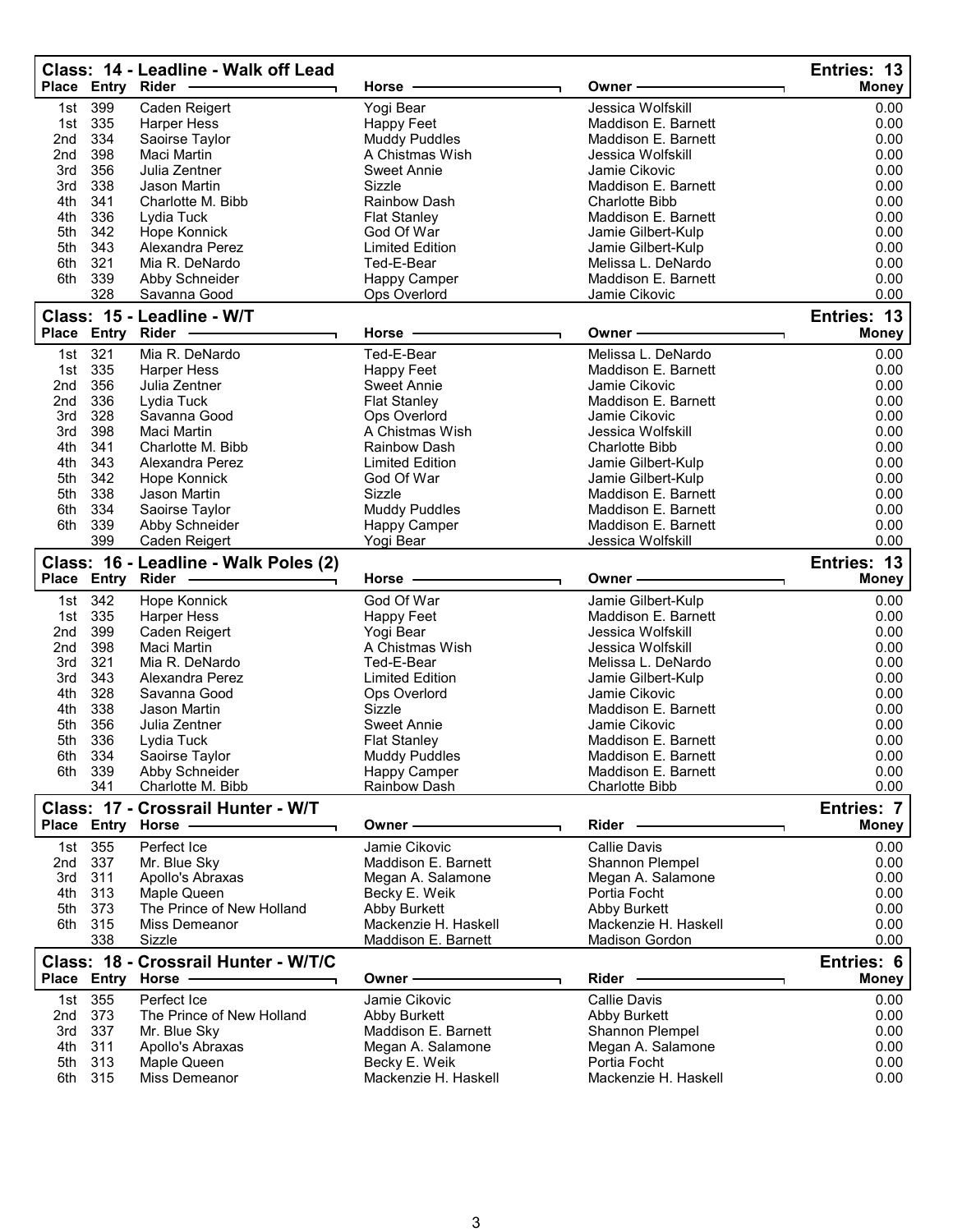|                 |                   | Class: 19 - Crossrail Hunter - X-Rails (4)<br>Place Entry Horse - | Owner-                                  | <b>Rider</b>                              | Entries: 4<br><b>Money</b>        |
|-----------------|-------------------|-------------------------------------------------------------------|-----------------------------------------|-------------------------------------------|-----------------------------------|
|                 | 1st 337           | Mr. Blue Sky                                                      | Maddison E. Barnett                     | Shannon Plempel                           | 0.00                              |
| 2nd             | 311               | Apollo's Abraxas                                                  | Megan A. Salamone                       | Megan A. Salamone                         | 0.00                              |
| 3rd             | 373               | The Prince of New Holland                                         | Abby Burkett                            | Abby Burkett                              | 0.00                              |
| 4th             | 355               | Perfect Ice                                                       | Jamie Cikovic                           | Callie Davis                              | 0.00                              |
|                 |                   | Class: 20 - Crossrail Hunter - X-Rails (8)<br>Place Entry Horse - | Owner-                                  | $Rider -$                                 | <b>Entries: 5</b><br><b>Money</b> |
|                 |                   |                                                                   |                                         |                                           |                                   |
| 1st<br>2nd      | 337<br>373        | Mr. Blue Sky<br>The Prince of New Holland                         | Maddison E. Barnett<br>Abby Burkett     | Shannon Plempel<br>Abby Burkett           | 0.00<br>0.00                      |
| 3rd             | 311               | Apollo's Abraxas                                                  | Megan A. Salamone                       | Megan A. Salamone                         | 0.00                              |
| 4th             | 355               | Perfect Ice                                                       | Jamie Cikovic                           | <b>Callie Davis</b>                       | 0.00                              |
|                 | 315               | Miss Demeanor                                                     | Mackenzie H. Haskell                    | Mackenzie H. Haskell                      | 0.00                              |
|                 |                   | Class: 21 - Walk-Trot - Pleasure                                  |                                         |                                           | <b>Entries: 7</b>                 |
|                 |                   | Place Entry Horse -                                               | Owner -                                 | Rider                                     | <b>Money</b>                      |
| 1st             | 398               | A Chistmas Wish                                                   | Jessica Wolfskill                       | Adalyn Shingle                            | 0.00                              |
| 2nd<br>3rd      | 352<br>400        | Loco Lobo<br>Everest                                              | Jamie Cikovic<br>Jessica Wolfskill      | Kiara DeReyes<br>Arial Meehan             | 0.00<br>0.00                      |
| 4th             | 353               | Mad Man                                                           | Jamie Cikovic                           | Olivia Coatesworth                        | 0.00                              |
| 5th             | 350               | Belle                                                             | Jamie Cikovic                           | Morgan Wise                               | 0.00                              |
| 6th             | 336               | <b>Flat Stanley</b>                                               | Maddison E. Barnett                     | Mackenzie Zuidema                         | 0.00                              |
|                 | 356               | <b>Sweet Annie</b>                                                | Jamie Cikovic                           | Maci Wise                                 | 0.00                              |
|                 |                   | Class: 22 - Walk-Trot - Equitation                                |                                         |                                           | Entries: 6                        |
|                 |                   | Place Entry Horse -                                               | Owner -                                 | Rider                                     | <b>Money</b>                      |
| 1st             | 352               | Loco Lobo                                                         | Jamie Cikovic                           | Kiara DeReyes                             | 0.00                              |
| 2nd             | 350               | <b>Belle</b>                                                      | Jamie Cikovic                           | Morgan Wise                               | 0.00                              |
| 3rd             | 400               | Everest                                                           | Jessica Wolfskill                       | Arial Meehan                              | 0.00                              |
| 4th             | 353               | Mad Man                                                           | Jamie Cikovic                           | Olivia Coatesworth                        | 0.00                              |
| 5th             | 398<br>356        | A Chistmas Wish                                                   | Jessica Wolfskill                       | Adalyn Shingle                            | 0.00<br>0.00                      |
| 6th             |                   | <b>Sweet Annie</b>                                                | Jamie Cikovic                           | Maci Wise                                 |                                   |
|                 |                   | Class: 23 - Walk-Trot - Pleasure<br>Place Entry Horse -           | Owner                                   | Rider                                     | <b>Entries: 6</b><br><b>Money</b> |
| 1st             | 353               | Mad Man                                                           | Jamie Cikovic                           | Olivia Coatesworth                        | 0.00                              |
| 2nd             | 352               | Loco Lobo                                                         | Jamie Cikovic                           | Kiara DeReyes                             | 0.00                              |
| 3rd             | 400               | Everest                                                           | Jessica Wolfskill                       | Arial Meehan                              | 0.00                              |
| 4th             | 356               | <b>Sweet Annie</b><br>A Chistmas Wish                             | Jamie Cikovic<br>Jessica Wolfskill      | Maci Wise                                 | 0.00                              |
| 5th<br>DQ       | 398<br>335        | <b>Happy Feet</b>                                                 | Maddison E. Barnett                     | Adalyn Shingle<br>Jack Zuidema            | 0.00<br>0.00                      |
|                 |                   |                                                                   |                                         |                                           | <b>Entries: 6</b>                 |
|                 |                   | Class: 24 - Walk-Trot - Equitation<br>Place Entry Horse -         | Owner-                                  | Rider                                     | <b>Money</b>                      |
|                 | 1st 352           | Loco Lobo                                                         | Jamie Cikovic                           | Kiara DeReyes                             | 0.00                              |
| 2 <sub>nd</sub> | 353               | Mad Man                                                           | Jamie Cikovic                           | Olivia Coatesworth                        | 0.00                              |
| 3rd             | 400               | Everest                                                           | Jessica Wolfskill                       | Arial Meehan                              | 0.00                              |
| 4th             | 398               | A Chistmas Wish                                                   | Jessica Wolfskill                       | Adalyn Shingle                            | 0.00                              |
| 5th             | 356               | <b>Sweet Annie</b>                                                | Jamie Cikovic                           | Maci Wise                                 | 0.00                              |
| 6th             | 335               | <b>Happy Feet</b>                                                 | Maddison E. Barnett                     | Jack Zuidema                              | 0.00                              |
|                 | Place Entry Rider | <b>Class: 25 - Crossrail Equitation Medal</b>                     | Horse                                   | <b>Owner</b>                              | Entries: 4<br><b>Money</b>        |
| 1st             | 342               | Ashlynn Smolarski                                                 | God Of War                              | Jamie Gilbert-Kulp                        | 0.00                              |
| 2nd             | 340               | Lilyanna Frantz                                                   | <b>Copper Penny</b>                     | <b>Creekside Stables</b>                  | 0.00                              |
| 3rd             | 355               | Callie Davis                                                      | Perfect Ice                             | Jamie Cikovic                             | 0.00                              |
| 4th             | 322               | Julia May                                                         | <b>Remain Silent</b>                    | Becky E. Weik                             | 0.00                              |
|                 |                   | Class: 26 - Beginner Rider - W/T                                  |                                         |                                           | Entries: 4                        |
|                 | Place Entry Rider |                                                                   | Horse                                   | Owner -                                   | Money                             |
| 1st             | 340               | Lilyanna Frantz                                                   | Copper Penny                            | <b>Creekside Stables</b>                  | 0.00                              |
| 2nd             | 322               | Julia May                                                         | <b>Remain Silent</b>                    | Becky E. Weik                             | 0.00                              |
| 3rd             | 308<br>4th 373    | <b>Chelseay Poole</b><br><b>Abby Burkett</b>                      | Sona Bella<br>The Prince of New Holland | Becky E. Weik<br>Abby Burkett             | 0.00<br>0.00                      |
|                 |                   |                                                                   |                                         |                                           |                                   |
|                 | Place Entry       | Class: 27 - Beginner Rider - W/T/C<br>Rider -                     | Horse                                   | <b>Owner</b>                              | Entries: 4<br><b>Money</b>        |
|                 |                   |                                                                   |                                         |                                           |                                   |
| 1st<br>2nd      | 322<br>340        | Julia May<br>Lilyanna Frantz                                      | <b>Remain Silent</b><br>Copper Penny    | Becky E. Weik<br><b>Creekside Stables</b> | 0.00<br>0.00                      |
| 3rd             | 308               | <b>Chelseay Poole</b>                                             | Sona Bella                              | Becky E. Weik                             | 0.00                              |
| 4th             | 373               | <b>Abby Burkett</b>                                               | The Prince of New Holland               | Abby Burkett                              | 0.00                              |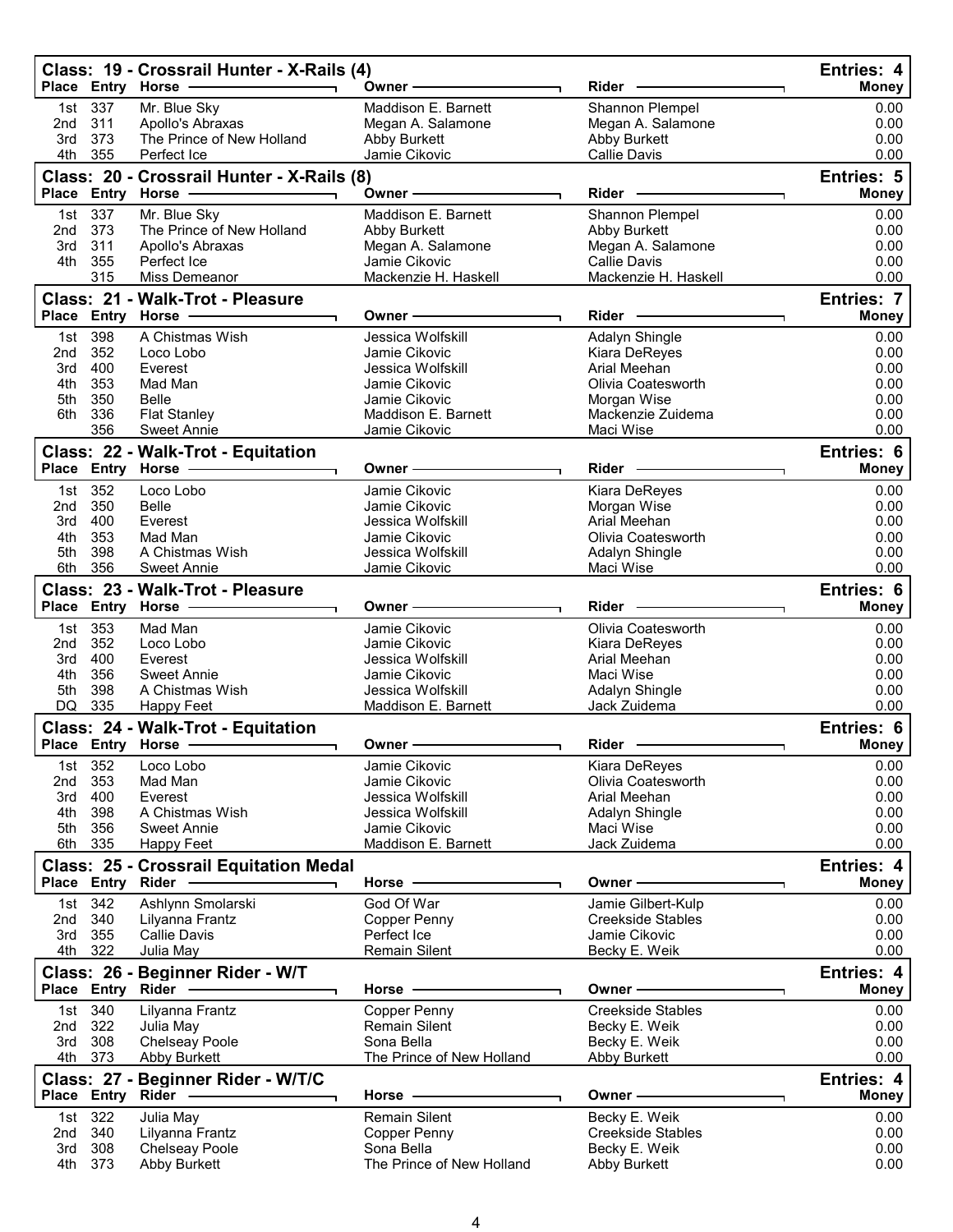|            |                    | Class: 28 - Beginner Rider - X-Rails (4)<br>Place Entry Rider -                                               | Horse $-$                                        | Owner-                                    |       | Entries: 4<br><b>Money</b> |
|------------|--------------------|---------------------------------------------------------------------------------------------------------------|--------------------------------------------------|-------------------------------------------|-------|----------------------------|
| 1st        | 308                | Chelseay Poole                                                                                                | Sona Bella                                       | Becky E. Weik                             |       | 0.00                       |
| 2nd<br>3rd | 322<br>340         | Julia May<br>Lilyanna Frantz                                                                                  | <b>Remain Silent</b><br><b>Copper Penny</b>      | Becky E. Weik<br><b>Creekside Stables</b> |       | 0.00<br>0.00               |
| 4th        | 373                | Abby Burkett                                                                                                  | The Prince of New Holland                        | Abby Burkett                              |       | 0.00                       |
|            | Place Entry        | Class: 29 - Beginner Rider - X-Rails (8)<br>Rider –––––––––––––                                               | Horse -                                          | Owner-                                    |       | Entries: 4<br><b>Money</b> |
|            | 1st 322            | Julia May                                                                                                     | <b>Remain Silent</b>                             | Becky E. Weik                             |       | 0.00                       |
| 2nd        | 308                | Chelseay Poole                                                                                                | Sona Bella                                       | Becky E. Weik                             |       | 0.00                       |
| 3rd        | 340<br>4th 373     | Lilyanna Frantz<br>Abby Burkett                                                                               | <b>Copper Penny</b><br>The Prince of New Holland | <b>Creekside Stables</b><br>Abby Burkett  |       | 0.00<br>0.00               |
|            |                    | Class: 30 - Green Hunter - O/F                                                                                |                                                  |                                           |       | Entries: 4                 |
|            |                    | Place Entry Horse - The Management of the Management of the Management of the Management of the Management of | Owner-                                           | Rider                                     |       | <b>Money</b>               |
|            | 1st 337            | Mr. Blue Sky                                                                                                  | Maddison E. Barnett                              | Maddison E. Barnett                       |       | 0.00                       |
| 2nd<br>3rd | 302<br>372         | Math Major<br>Soleil Levant                                                                                   | Becky E. Weik<br>Heidi Douts                     | Alyssa Tucci<br><b>Heidi Douts</b>        |       | 0.00<br>0.00               |
|            | 4th 301            | <b>Prosperity Run</b>                                                                                         | Rebecca Weik (Owner/Trainer)                     | Abigail J. Hartz                          |       | 0.00                       |
|            |                    | Class: 31 - Green Hunter - O/F                                                                                |                                                  |                                           |       | Entries: 4                 |
|            |                    | Place Entry Horse -                                                                                           | Owner-                                           | Rider -                                   |       | <b>Money</b>               |
|            | 1st 372<br>2nd 302 | Soleil Levant<br>Math Major                                                                                   | <b>Heidi Douts</b><br>Becky E. Weik              | <b>Heidi Douts</b><br>Alyssa Tucci        |       | 0.00<br>0.00               |
| 3rd        | 337                | Mr. Blue Sky                                                                                                  | Maddison E. Barnett                              | Maddison E. Barnett                       |       | 0.00                       |
|            | OC 301             | Prosperity Run                                                                                                | Rebecca Weik (Owner/Trainer)                     | Abigail J. Hartz                          |       | 0.00                       |
|            |                    | Class: 32 - Green Hunter - O/F                                                                                |                                                  |                                           |       | Entries: 4                 |
|            |                    | Place Entry Horse - The Manager                                                                               | Owner –                                          | Rider —                                   |       | <b>Money</b>               |
| 2nd        | 1st 301<br>302     | Prosperity Run<br>Math Major                                                                                  | Rebecca Weik (Owner/Trainer)<br>Becky E. Weik    | Abigail J. Hartz<br>Alyssa Tucci          |       | 0.00<br>0.00               |
| 3rd        | 372                | Soleil Levant                                                                                                 | <b>Heidi Douts</b>                               | <b>Heidi Douts</b>                        |       | 0.00                       |
|            | 4th 337            | Mr. Blue Sky                                                                                                  | Maddison E. Barnett                              | Maddison E. Barnett                       |       | 0.00                       |
|            |                    | Class: 33 - Green Hunter - U/S                                                                                |                                                  |                                           |       | Entries: 4                 |
|            | 1st 372            | Place Entry Horse ------------<br>Soleil Levant                                                               | Owner —<br><b>Heidi Douts</b>                    | Rider —<br><b>Heidi Douts</b>             |       | <b>Money</b><br>0.00       |
| 2nd        | 301                | <b>Prosperity Run</b>                                                                                         | Rebecca Weik (Owner/Trainer)                     | Abigail J. Hartz                          |       | 0.00                       |
| 3rd        | 337                | Mr. Blue Sky                                                                                                  | Maddison E. Barnett                              | Maddison E. Barnett                       |       | 0.00                       |
|            | 4th 302            | Math Major                                                                                                    | Becky E. Weik                                    | Alyssa Tucci                              |       | 0.00                       |
|            | Place Entry        | Class: 34 - Novice Equitation - O/F                                                                           | Horse -                                          | Owner -                                   |       | Entries: 3<br><b>Money</b> |
|            | 1st 305            | Maegyn MacLean                                                                                                | Severi                                           | Jessica Wolfskill                         |       | 0.00                       |
|            | 2nd 394            | Saxtyn R. Lutz                                                                                                | Dream Come True                                  | Stephanie Krzak                           |       | 0.00                       |
|            | 3rd 360            | Jordan I. Allen                                                                                               | Addison                                          | Becky E. Weik                             |       | 0.00                       |
|            |                    | Class: 35 - Novice Equitation - O/F                                                                           |                                                  |                                           |       | Entries: 3                 |
|            |                    | Place Entry Rider -                                                                                           | Horse                                            | Owner -                                   |       | Money                      |
|            | 1st 394<br>2nd 305 | Saxtyn R. Lutz<br>Maegyn MacLean                                                                              | Dream Come True<br>Severi                        | Stephanie Krzak<br>Jessica Wolfskill      |       | 0.00<br>0.00               |
|            | 3rd 360            | Jordan I. Allen                                                                                               | Addison                                          | Becky E. Weik                             |       | 0.00                       |
|            |                    | Class: 36 - Novice Equitation - O/F                                                                           |                                                  |                                           |       | Entries: 3                 |
|            |                    |                                                                                                               | Horse                                            | Owner -                                   |       | Money                      |
|            | 1st 394<br>2nd 305 | Saxtyn R. Lutz<br>Maegyn MacLean                                                                              | Dream Come True<br>Severi                        | Stephanie Krzak<br>Jessica Wolfskill      |       | 0.00<br>0.00               |
|            | 3rd 360            | Jordan I. Allen                                                                                               | Addison                                          | Becky E. Weik                             |       | 0.00                       |
|            |                    | Class: 37 - Novice Equitation - U/S                                                                           | Horse                                            | Owner -                                   |       | Entries: 3<br>Money        |
|            | 1st 394            | Saxtyn R. Lutz                                                                                                | Dream Come True                                  | Stephanie Krzak                           |       | 0.00                       |
|            | 2nd 305            | Maegyn MacLean                                                                                                | Severi                                           | Jessica Wolfskill                         |       | 0.00                       |
|            | 3rd 360            | Jordan I. Allen                                                                                               | Addison                                          | Becky E. Weik                             |       | 0.00                       |
|            |                    | Class: 38 - Modified Hunter - O/F                                                                             |                                                  |                                           |       | Entries: 3                 |
|            |                    | Place Entry Horse -                                                                                           | Owner ·                                          | Rider                                     |       | <b>Money</b>               |
| 2nd        | 1st 309<br>334     | Bar B Nulas Black Gold<br><b>Muddy Puddles</b>                                                                | Roaming Gypsy Dream Farm<br>Maddison E. Barnett  | Katelyn A. Riehl<br><b>Madison Gordon</b> |       | 0.00<br>0.00               |
| OC         | 327                | Rosebuds High                                                                                                 | 3000323117 Nicole E. Kuhn                        | 21463 Nicole E. Kuhn                      | 21463 | 0.00                       |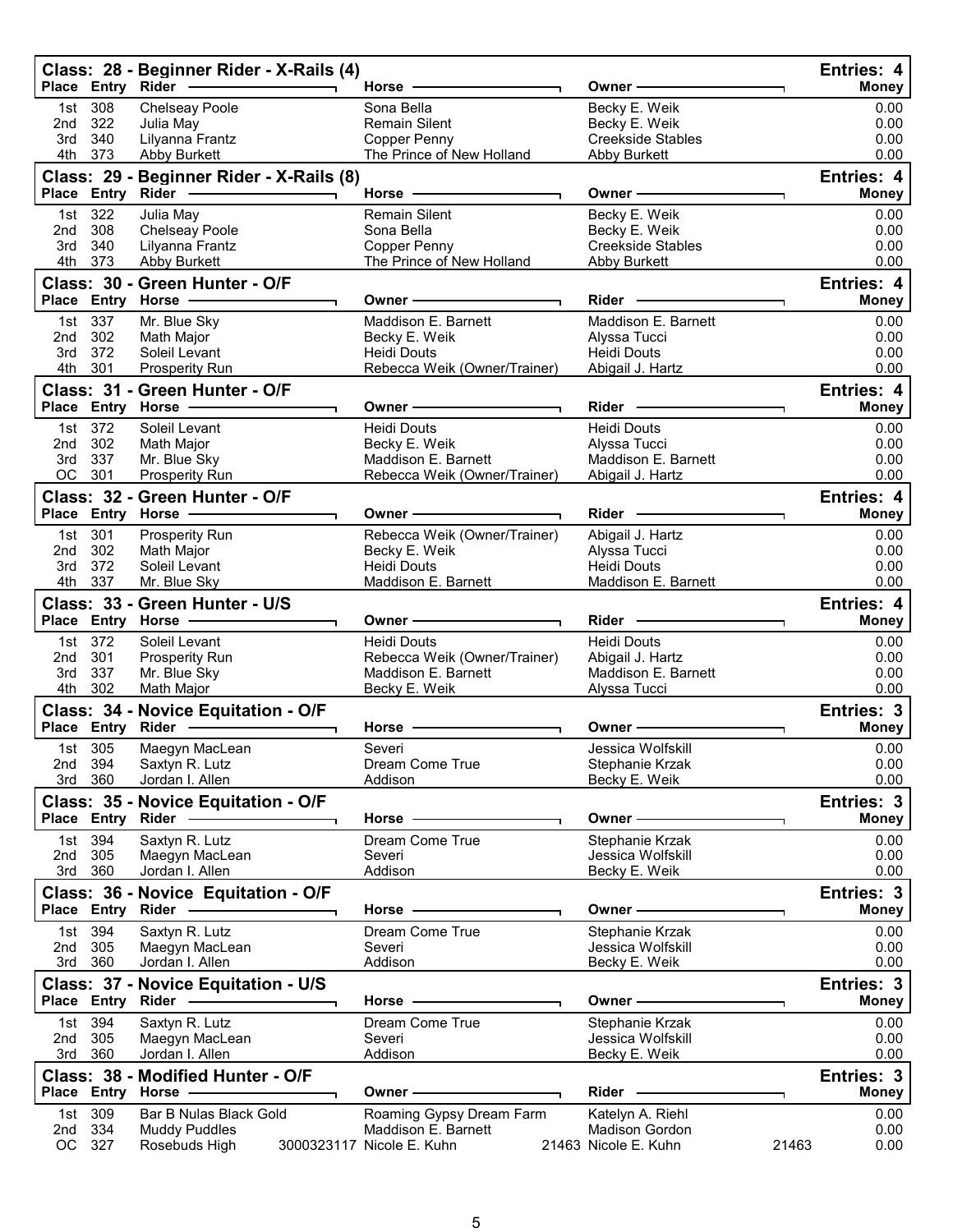|                   |                           | Class: 39 - Modified Hunter - O/F<br>Place Entry Horse -                                          | Owner-                                                                                        | Rider -                                                             | Entries: 3<br><b>Money</b> |
|-------------------|---------------------------|---------------------------------------------------------------------------------------------------|-----------------------------------------------------------------------------------------------|---------------------------------------------------------------------|----------------------------|
| 1st<br>2nd<br>3rd | 309<br>334<br>327         | Bar B Nulas Black Gold<br><b>Muddy Puddles</b><br>Rosebuds High                                   | Roaming Gypsy Dream Farm<br>Maddison E. Barnett<br>3000323117 Nicole E. Kuhn                  | Katelyn A. Riehl<br>Madison Gordon<br>21463 Nicole E. Kuhn<br>21463 | 0.00<br>0.00<br>0.00       |
|                   |                           | Class: 40 - Modified Hunter - O/F<br>Place Entry Horse -                                          | Owner –                                                                                       | Rider -                                                             | Entries: 3<br><b>Money</b> |
| 1st l<br>2nd      | 327<br>309<br>3rd 334     | Rosebuds High<br>Bar B Nulas Black Gold<br><b>Muddy Puddles</b>                                   | 3000323117 Nicole E. Kuhn<br>Roaming Gypsy Dream Farm<br>Maddison E. Barnett                  | 21463 Nicole E. Kuhn<br>21463<br>Katelyn A. Riehl<br>Madison Gordon | 0.00<br>0.00<br>0.00       |
|                   |                           | Class: 41 - Modified Hunter - U/S<br>Place Entry Horse -                                          | Owner —<br>$\overline{\phantom{0}}$                                                           | Rider —                                                             | Entries: 3<br><b>Money</b> |
| 2nd               | 1st 309<br>334<br>3rd 327 | Bar B Nulas Black Gold<br><b>Muddy Puddles</b><br>Rosebuds High                                   | Roaming Gypsy Dream Farm<br>Maddison E. Barnett<br>3000323117 Nicole E. Kuhn<br>$\frac{1}{2}$ | Katelyn A. Riehl<br>Madison Gordon<br>21463 Nicole E. Kuhn<br>21463 | 0.00<br>0.00<br>0.00       |
|                   |                           | Class: 42 - Pleasure Horse/Pony - O/F                                                             |                                                                                               |                                                                     | Entries: 0                 |
|                   |                           | Place Entry Horse -                                                                               | Owner $\longrightarrow$                                                                       | Rider -                                                             | <b>Money</b>               |
|                   |                           | Class: 43 - Pleasure Horse/Pony - O/F                                                             |                                                                                               |                                                                     | Entries: 0                 |
|                   |                           | Place Entry Horse - The Changes of the Changes of Theorem and Theorem<br>$\overline{\phantom{0}}$ | Owner -                                                                                       | Rider -                                                             | <b>Money</b>               |
|                   |                           | Class: 44 - Pleasure Horse/Pony - O/F<br>Place Entry Horse                                        | Owner —                                                                                       | Rider                                                               | Entries: 0<br><b>Money</b> |
|                   |                           | Class: 45 - Pleasure Horse/Pony - U/S                                                             |                                                                                               |                                                                     | Entries: 1                 |
|                   |                           | Place Entry Horse -<br>$\overline{\phantom{0}}$                                                   | Owner —                                                                                       | $Rider$ —                                                           | <b>Money</b>               |
|                   | 1st 312                   | Talk of the Town                                                                                  | <b>Jill Distler</b>                                                                           | Jill Distler                                                        | 0.00                       |
|                   |                           | Class: 46 - Open Equitation - O/F                                                                 |                                                                                               |                                                                     | Entries: 9                 |
|                   |                           | Place Entry Rider ------------                                                                    | Horse .                                                                                       | Owner-                                                              | <b>Money</b>               |
| 2 <sub>nd</sub>   | 1st 312<br>358            | <b>Jill Distler</b><br>Éilis G. Dilorio                                                           | Talk of the Town<br>Leap of Faith                                                             | <b>Jill Distler</b><br>Éilis G. Dilorio                             | 0.00<br>0.00               |
| 3rd               | 346                       | Cassidy Dietrick                                                                                  | <b>Ghostbusters</b>                                                                           | Arlene Kulp                                                         | 0.00                       |
| 4th               | 342                       | Jadelynn Smolarski                                                                                | God Of War                                                                                    | Jamie Gilbert-Kulp                                                  | 0.00                       |
| 5th               | 327                       | Nicole E. Kuhn                                                                                    | 21463 Rosebuds High                                                                           | 3000323117 Nicole E. Kuhn<br>21463                                  | 0.00                       |
| 6th               | 304<br>316                | Angelina Shumaker<br>Josephine M. Amato                                                           | Romance in Savannah<br>Allure                                                                 | Robin E. Schnader<br><b>Grier School</b>                            | 0.00<br>0.00               |
|                   | 319                       | <b>Madison Essig</b>                                                                              | Tequila Sunrise                                                                               | Mallory R. Barr                                                     | 0.00                       |
|                   | 374                       | Catherine M. Whitaker                                                                             | Remain Silent                                                                                 | Becky E. Weik                                                       | 0.00                       |
|                   |                           | Class: 47 - Open Equitation - O/F                                                                 |                                                                                               |                                                                     | <b>Entries: 9</b>          |
|                   |                           | Place Entry Rider -------------                                                                   | Horse                                                                                         | Owner                                                               | <b>Money</b>               |
| 1st               | 319                       | <b>Madison Essig</b>                                                                              | Tequila Sunrise                                                                               | Mallory R. Barr                                                     | 0.00                       |
| 2nd<br>3rd        | 346                       | Cassidy Dietrick<br>Éilis G. Dilorio                                                              | Ghostbusters                                                                                  | Arlene Kulp<br>Éilis G. Dilorio                                     | 0.00                       |
| 4th               | 358<br>312                | <b>Jill Distler</b>                                                                               | Leap of Faith<br>Talk of the Town                                                             | <b>Jill Distler</b>                                                 | 0.00<br>0.00               |
| 5th               | 374                       | Catherine M. Whitaker                                                                             | <b>Remain Silent</b>                                                                          | Becky E. Weik                                                       | 0.00                       |
| 6th               | 327                       | Nicole E. Kuhn                                                                                    | 21463 Rosebuds High                                                                           | 3000323117 Nicole E. Kuhn<br>21463                                  | 0.00                       |
|                   | 304<br>316                | Angelina Shumaker                                                                                 | Romance in Savannah<br>Allure                                                                 | Robin E. Schnader<br>Grier School                                   | 0.00<br>0.00               |
|                   | 342                       | Josephine M. Amato<br>Jadelynn Smolarski                                                          | God Of War                                                                                    | Jamie Gilbert-Kulp                                                  | 0.00                       |
|                   |                           | Class: 48 - Open Equitation - O/F                                                                 |                                                                                               |                                                                     | Entries: 9                 |
| <b>Place</b>      | <b>Entry Rider</b>        |                                                                                                   | Horse                                                                                         | Owner                                                               | Money                      |
| 1st               | 312                       | <b>Jill Distler</b>                                                                               | Talk of the Town                                                                              | <b>Jill Distler</b>                                                 | 0.00                       |
| 2nd               | 342                       | Jadelynn Smolarski                                                                                | God Of War                                                                                    | Jamie Gilbert-Kulp                                                  | 0.00                       |
| 3rd<br>4th        | 374<br>319                | Catherine M. Whitaker<br>Madison Essig                                                            | <b>Remain Silent</b><br>Tequila Sunrise                                                       | Becky E. Weik<br>Mallory R. Barr                                    | 0.00<br>0.00               |
| 5th               | 358                       | Éilis G. Dilorio                                                                                  | Leap of Faith                                                                                 | Éilis G. Dilorio                                                    | 0.00                       |
| 6th               | 346                       | Cassidy Dietrick                                                                                  | Ghostbusters                                                                                  | Arlene Kulp                                                         | 0.00                       |
|                   | 304<br>316                | Angelina Shumaker                                                                                 | Romance in Savannah<br>Allure                                                                 | Robin E. Schnader<br>Grier School                                   | 0.00                       |
|                   | 327                       | Josephine M. Amato<br>Nicole E. Kuhn                                                              | 21463 Rosebuds High                                                                           | 3000323117 Nicole E. Kuhn<br>21463                                  | 0.00<br>0.00               |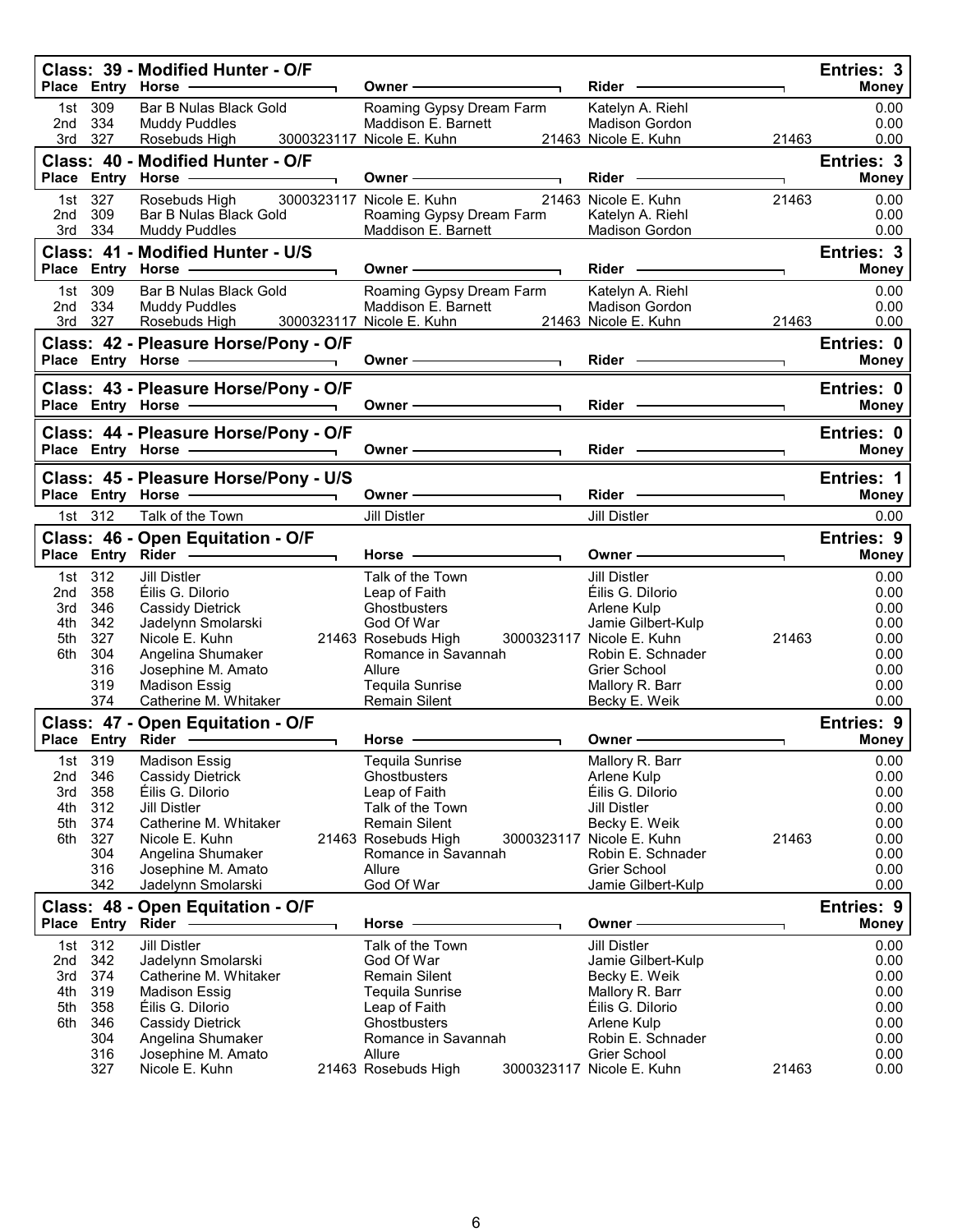|            |                    | Class: 49 - Open Equitation - U/S                                                                                                                                                                                                                                             | Horse -                                                                                                                                                                                                                        | Owner -                                                                                                                                                                                                                        | Entries: 9<br><b>Money</b>      |
|------------|--------------------|-------------------------------------------------------------------------------------------------------------------------------------------------------------------------------------------------------------------------------------------------------------------------------|--------------------------------------------------------------------------------------------------------------------------------------------------------------------------------------------------------------------------------|--------------------------------------------------------------------------------------------------------------------------------------------------------------------------------------------------------------------------------|---------------------------------|
|            | 1st 374            | Catherine M. Whitaker                                                                                                                                                                                                                                                         | <b>Remain Silent</b>                                                                                                                                                                                                           | Becky E. Weik                                                                                                                                                                                                                  | 0.00                            |
| 2nd        | 342                | Jadelynn Smolarski                                                                                                                                                                                                                                                            | God Of War                                                                                                                                                                                                                     | Jamie Gilbert-Kulp                                                                                                                                                                                                             | 0.00                            |
| 3rd        | 312                | Jill Distler                                                                                                                                                                                                                                                                  | Talk of the Town                                                                                                                                                                                                               | <b>Jill Distler</b>                                                                                                                                                                                                            | 0.00                            |
| 4th<br>5th | 319<br>316         | <b>Madison Essig</b><br>Josephine M. Amato                                                                                                                                                                                                                                    | Tequila Sunrise<br>Allure                                                                                                                                                                                                      | Mallory R. Barr<br><b>Grier School</b>                                                                                                                                                                                         | 0.00<br>0.00                    |
| 6th        | 346                | <b>Cassidy Dietrick</b>                                                                                                                                                                                                                                                       | Ghostbusters                                                                                                                                                                                                                   | Arlene Kulp                                                                                                                                                                                                                    | 0.00                            |
|            | 304                | Angelina Shumaker                                                                                                                                                                                                                                                             | Romance in Savannah                                                                                                                                                                                                            | Robin E. Schnader                                                                                                                                                                                                              | 0.00                            |
|            | 327                | Nicole E. Kuhn                                                                                                                                                                                                                                                                | 21463 Rosebuds High                                                                                                                                                                                                            | 3000323117 Nicole E. Kuhn                                                                                                                                                                                                      | 0.00<br>21463                   |
|            | 358                | Éilis G. Dilorio                                                                                                                                                                                                                                                              | Leap of Faith <b>Container the Container Separate Section</b>                                                                                                                                                                  | Éilis G. Dilorio                                                                                                                                                                                                               | 0.00                            |
|            |                    | Class: 50 - Junior / Adult Equitation Medal<br>Place Entry Rider - and the control of the state of the state of the state of the state of the state of the state of the state of the state of the state of the state of the state of the state of the state of the state of t | Horse - The Management of the Management of the Management of the Management of the Management of the Management of the Management of the Management of the Management of the Management of the Management of the Management o | Owner —————                                                                                                                                                                                                                    | Entries: 6<br><b>Money</b><br>┑ |
|            | 1st 342            | Jadelynn Smolarski                                                                                                                                                                                                                                                            | God Of War                                                                                                                                                                                                                     | Jamie Gilbert-Kulp                                                                                                                                                                                                             | 0.00                            |
| 2nd 319    |                    | Madison Essig                                                                                                                                                                                                                                                                 | Tequila Sunrise                                                                                                                                                                                                                | Mallory R. Barr                                                                                                                                                                                                                | 0.00                            |
| 3rd        | 312                | Jill Distler                                                                                                                                                                                                                                                                  | Talk of the Town                                                                                                                                                                                                               | <b>Jill Distler</b>                                                                                                                                                                                                            | 0.00                            |
| 5th        | 4th 302<br>327     | Alyssa Tucci<br>Nicole E. Kuhn                                                                                                                                                                                                                                                | Math Major<br>21463 Rosebuds High                                                                                                                                                                                              | Becky E. Weik<br>3000323117 Nicole E. Kuhn                                                                                                                                                                                     | 0.00<br>21463<br>0.00           |
|            | DQ 316             | Josephine M. Amato                                                                                                                                                                                                                                                            |                                                                                                                                                                                                                                | Grier School                                                                                                                                                                                                                   | 0.00                            |
|            |                    | Class: 51 - Low/Open Hunter - O/F                                                                                                                                                                                                                                             |                                                                                                                                                                                                                                |                                                                                                                                                                                                                                | <b>Entries: 2</b>               |
|            |                    | Place Entry Horse - 2000                                                                                                                                                                                                                                                      | Owner $\overline{\qquad \qquad }$                                                                                                                                                                                              | Rider -                                                                                                                                                                                                                        | <b>Money</b>                    |
| 2nd 319    | 1st 309            | Bar B Nulas Black Gold<br>Tequila Sunrise                                                                                                                                                                                                                                     | Roaming Gypsy Dream Farm<br>Mallory R. Barr New York 1995                                                                                                                                                                      | Katelyn A. Riehl<br>Mallory R. Barr                                                                                                                                                                                            | 0.00<br>0.00                    |
|            |                    | Class: 52 - Low/Open Hunter - O/F                                                                                                                                                                                                                                             |                                                                                                                                                                                                                                |                                                                                                                                                                                                                                | Entries: 2                      |
|            |                    | Place Entry Horse - All Annual Place And All Annual Place of All Annual Place of All Annual Place of All Annual Place of All Annual Place of All Annual Place of All Annual Place of All Annual Place of All Annual Place of A                                                | Owner - The Commission of the Commission of the Commission of the Commission of the Commission of the Commission of the Commission of the Commission of the Commission of the Commission of the Commission of the Commission o | Rider -                                                                                                                                                                                                                        | <b>Money</b>                    |
|            | 1st 319            | <b>Tequila Sunrise</b>                                                                                                                                                                                                                                                        | Mallory R. Barr                                                                                                                                                                                                                | Mallory R. Barr                                                                                                                                                                                                                | 0.00                            |
| 2nd 309    |                    | Bar B Nulas Black Gold                                                                                                                                                                                                                                                        | Roaming Gypsy Dream Farm                                                                                                                                                                                                       | Katelyn A. Riehl                                                                                                                                                                                                               | 0.00                            |
|            |                    | Class: 53 - Low/Open Hunter - O/F                                                                                                                                                                                                                                             |                                                                                                                                                                                                                                |                                                                                                                                                                                                                                | <b>Entries: 2</b>               |
|            |                    |                                                                                                                                                                                                                                                                               | Owner ————————                                                                                                                                                                                                                 |                                                                                                                                                                                                                                | <b>Money</b><br>┑               |
| 2nd 319    | 1st 309            | Bar B Nulas Black Gold<br>Tequila Sunrise                                                                                                                                                                                                                                     | Roaming Gypsy Dream Farm<br>Mallory R. Barr [19]                                                                                                                                                                               | Katelyn A. Riehl<br>Mallory R. Barr                                                                                                                                                                                            | 0.00<br>0.00                    |
|            |                    | Class: 54 - Low/Open Hunter - U/S                                                                                                                                                                                                                                             |                                                                                                                                                                                                                                |                                                                                                                                                                                                                                | <b>Entries: 2</b>               |
|            |                    | Place Entry Horse - and Discounts and Discounts and Place                                                                                                                                                                                                                     | Owner - The Common Common Common Common Common Common Common Common Common Common Common Common Common Common Common Common Common Common Common Common Common Common Common Common Common Common Common Common Common Common  |                                                                                                                                                                                                                                | <b>Money</b><br>┑.              |
|            | 1st 309            | Bar B Nulas Black Gold                                                                                                                                                                                                                                                        | Roaming Gypsy Dream Farm                                                                                                                                                                                                       | Katelyn A. Riehl                                                                                                                                                                                                               | 0.00                            |
| 2nd 319    |                    | Tequila Sunrise                                                                                                                                                                                                                                                               | Mallory R. Barr <b>Mallon</b>                                                                                                                                                                                                  | Mallory R. Barr                                                                                                                                                                                                                | 0.00                            |
|            |                    | Class: 55 - Pony / Horse Medal                                                                                                                                                                                                                                                | Owner-                                                                                                                                                                                                                         |                                                                                                                                                                                                                                | Entries: 0                      |
|            |                    |                                                                                                                                                                                                                                                                               | $\overline{\phantom{0}}$                                                                                                                                                                                                       | Rider -                                                                                                                                                                                                                        | <b>Money</b>                    |
|            |                    | Class: 56 - Low Children's / Children's Hunter Pony - O/F<br>Place Entry Horse ——————                                                                                                                                                                                         | Owner $\qquad$                                                                                                                                                                                                                 | $Rider \nightharpoonup$                                                                                                                                                                                                        | <b>Entries: 2</b><br>Money      |
|            | 1st 371            | Miss Quick Bars <b>Miss</b>                                                                                                                                                                                                                                                   | Emma Spong                                                                                                                                                                                                                     | Emma Spong                                                                                                                                                                                                                     | 0.00                            |
| 2nd 358    |                    | Leap of Faith                                                                                                                                                                                                                                                                 | Éilis G. Dilorio                                                                                                                                                                                                               | Éilis G. Dilorio                                                                                                                                                                                                               | 0.00                            |
|            |                    | Class: 57 - Low Children's / Children's Hunter Pony - O/F                                                                                                                                                                                                                     |                                                                                                                                                                                                                                |                                                                                                                                                                                                                                | Entries: 2                      |
|            |                    | the control of the control of the control of                                                                                                                                                                                                                                  | Owner $\longrightarrow$                                                                                                                                                                                                        | Rider - The Management of the Management of the Management of the Management of the Management of the Management of the Management of the Management of the Management of the Management of the Management of the Management o | <b>Money</b>                    |
|            | 1st 358<br>2nd 371 | Leap of Faith<br>Miss Quick Bars <b>Miss</b>                                                                                                                                                                                                                                  | Éilis G. Dilorio<br>Emma Spong                                                                                                                                                                                                 | Éilis G. Dilorio<br>Emma Spong                                                                                                                                                                                                 | 0.00<br>0.00                    |
|            |                    | Class: 58 - Low Children's / Children's Hunter Pony - O/F                                                                                                                                                                                                                     |                                                                                                                                                                                                                                |                                                                                                                                                                                                                                | Entries: 2                      |
|            |                    | Place Entry Horse                                                                                                                                                                                                                                                             | Owner ——————————                                                                                                                                                                                                               |                                                                                                                                                                                                                                | Money                           |
|            | 1st 371            | Miss Quick Bars                                                                                                                                                                                                                                                               | Emma Spong                                                                                                                                                                                                                     | Emma Spong                                                                                                                                                                                                                     | 0.00                            |
|            |                    | 2nd 358 Leap of Faith                                                                                                                                                                                                                                                         | Éilis G. Dilorio                                                                                                                                                                                                               | Éilis G. Dilorio                                                                                                                                                                                                               | 0.00                            |
|            |                    | Class: 59 - Low Children's / Children's Hunter Pony - U/S                                                                                                                                                                                                                     |                                                                                                                                                                                                                                |                                                                                                                                                                                                                                | Entries: 2                      |
|            |                    | Place Entry Horse - 1999                                                                                                                                                                                                                                                      | Owner ———————                                                                                                                                                                                                                  | Rider —————                                                                                                                                                                                                                    | <b>Money</b>                    |
|            | 1st 371            | Miss Quick Bars<br>2nd 358 Leap of Faith                                                                                                                                                                                                                                      | Emma Spong<br>Éilis G. Dilorio                                                                                                                                                                                                 | Emma Spong<br>Éilis G. Dilorio                                                                                                                                                                                                 | 0.00<br>0.00                    |
|            |                    | Class: 60 - Low Children's / Low Adult Hunter Horse - O/F                                                                                                                                                                                                                     |                                                                                                                                                                                                                                |                                                                                                                                                                                                                                | Entries: 2                      |
|            |                    | Place Entry Horse - and Discount of Place Entry Horse                                                                                                                                                                                                                         | Owner ——————                                                                                                                                                                                                                   | Rider ————                                                                                                                                                                                                                     | Money                           |
|            | 1st 312            | Talk of the Town                                                                                                                                                                                                                                                              | <b>Jill Distler</b>                                                                                                                                                                                                            | <b>Jill Distler</b>                                                                                                                                                                                                            | 0.00                            |
|            | 2nd 309            | Bar B Nulas Black Gold                                                                                                                                                                                                                                                        | Roaming Gypsy Dream Farm                                                                                                                                                                                                       | Katelyn A. Riehl                                                                                                                                                                                                               | 0.00                            |
|            |                    | Class: 61 - Low Children's / Low Adult Hunter Horse - O/F                                                                                                                                                                                                                     |                                                                                                                                                                                                                                |                                                                                                                                                                                                                                | Entries: 2                      |
|            |                    | Place Entry Horse - and Discount of the Place Entry Horse                                                                                                                                                                                                                     | Owner –––––––––––––                                                                                                                                                                                                            | Rider —                                                                                                                                                                                                                        | <b>Money</b>                    |
|            | 1st 312            | Talk of the Town                                                                                                                                                                                                                                                              | Jill Distler                                                                                                                                                                                                                   | Jill Distler                                                                                                                                                                                                                   | 0.00                            |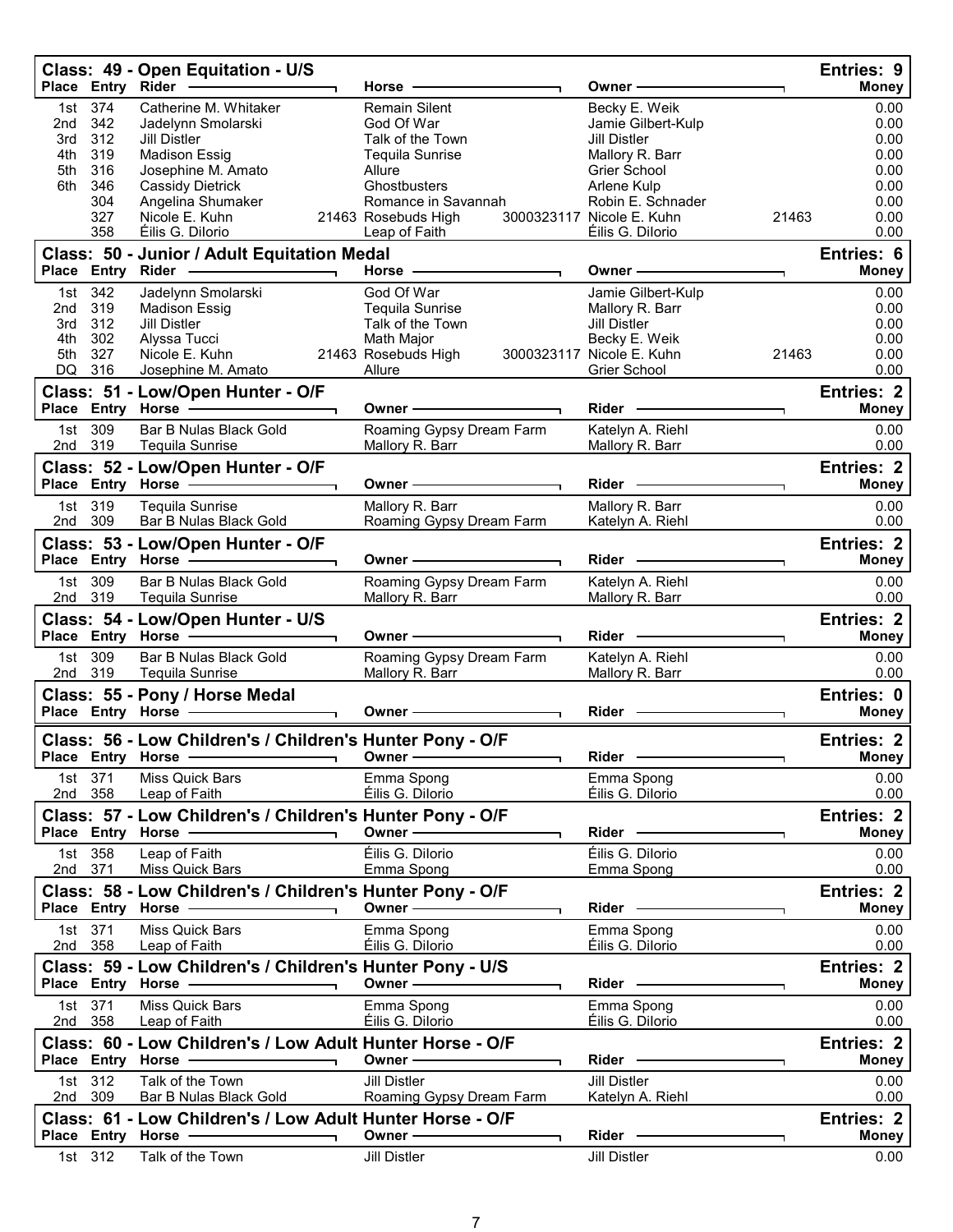|            | 309         | Bar B Nulas Black Gold                                                                                                                                                                                                         | Roaming Gypsy Dream Farm             | Katelyn A. Riehl                        |             | 0.00                              |
|------------|-------------|--------------------------------------------------------------------------------------------------------------------------------------------------------------------------------------------------------------------------------|--------------------------------------|-----------------------------------------|-------------|-----------------------------------|
|            |             | Class: 62 - Low Children's / Low Adult Hunter Horse - O/F                                                                                                                                                                      | Owner -                              | Rider -                                 |             | Entries: 2<br><b>Money</b>        |
|            | 1st 312     | Talk of the Town                                                                                                                                                                                                               | <b>Jill Distler</b>                  | <b>Jill Distler</b>                     |             | 0.00                              |
| 2nd        | 309         | Bar B Nulas Black Gold                                                                                                                                                                                                         | Roaming Gypsy Dream Farm             | Katelyn A. Riehl                        |             | 0.00                              |
|            |             | Class: 63 - Low Children's / Low Adult Hunter Horse - U/S<br>Place Entry Horse -                                                                                                                                               | Owner-                               | Rider -                                 |             | <b>Entries: 2</b><br><b>Money</b> |
|            | 1st 312     | Talk of the Town                                                                                                                                                                                                               | <b>Jill Distler</b>                  | <b>Jill Distler</b>                     |             | 0.00                              |
| 2nd 309    |             | Bar B Nulas Black Gold                                                                                                                                                                                                         | Roaming Gypsy Dream Farm             | Katelyn A. Riehl                        |             | 0.00                              |
|            |             | Class: 64 - Thoroughbred Hunter - O/F<br>Place Entry Horse -                                                                                                                                                                   | Owner -                              | Rider -                                 |             | <b>Entries: 1</b><br><b>Money</b> |
|            | 1st 327     | Rosebuds High 3000323117 Nicole E. Kuhn                                                                                                                                                                                        |                                      | 21463 Nicole E. Kuhn                    | E.<br>21463 | 0.00                              |
|            |             | Class: 65 - Thoroughbred Hunter - O/F                                                                                                                                                                                          |                                      |                                         |             | Entries: 1                        |
|            |             | Place Entry Horse - and the manufacturer                                                                                                                                                                                       | Owner $-$<br>$\blacksquare$          | $Rider -$                               | T.          | <b>Money</b>                      |
|            | 1st 327     | Rosebuds High                                                                                                                                                                                                                  | 3000323117 Nicole E. Kuhn            | 21463 Nicole E. Kuhn                    | 21463       | 0.00                              |
|            |             | Class: 66 - Thoroughbred Hunter - O/F                                                                                                                                                                                          |                                      |                                         |             | <b>Entries: 1</b>                 |
|            |             | Place Entry Horse - and the control of the state of the state of the state of the state of the state of the state of the state of the state of the state of the state of the state of the state of the state of the state of t | Owner-                               | Rider                                   | ٦           | <b>Money</b>                      |
|            | 1st 327     | Rosebuds High                                                                                                                                                                                                                  | 3000323117 Nicole E. Kuhn            | 21463 Nicole E. Kuhn                    | 21463       | 0.00                              |
|            |             | Class: 67 - Thoroughbred Hunter - U/S                                                                                                                                                                                          |                                      |                                         |             | Entries: 1                        |
|            |             | Place Entry Horse ————————————————————                                                                                                                                                                                         | Owner -                              | Rider -                                 |             | <b>Money</b>                      |
|            | 1st 327     | Rosebuds High                                                                                                                                                                                                                  | 3000323117 Nicole E. Kuhn            | 21463 Nicole E. Kuhn                    | 21463       | 0.00                              |
|            |             | Class: 68 - Pole Jumpers - Table II, Sec. 1<br>Place Entry Horse -                                                                                                                                                             | Owner -                              | $Rider -$                               |             | Entries: 7<br><b>Money</b>        |
| 1st        | 325         | Coconut                                                                                                                                                                                                                        | Nancy Moffitt                        | <b>Tori Finerati</b>                    |             | 0.00                              |
| 2nd        | 361         | <b>Thunder Alex</b>                                                                                                                                                                                                            | Alexis L. Cassel                     | <b>AEON Velgara</b>                     |             | 0.00                              |
| 3rd        | 336         | <b>Flat Stanley</b>                                                                                                                                                                                                            | Maddison E. Barnett                  | Abby Horning                            |             | 0.00                              |
| 4th        | 335         | Happy Feet                                                                                                                                                                                                                     | Maddison E. Barnett                  | Norah F. Kraybill                       | Κ           | 0.00                              |
| 5th        | 3977        | Slowmoe                                                                                                                                                                                                                        | Saltzman                             | <b>Tori Rock</b>                        |             | 0.00                              |
|            |             |                                                                                                                                                                                                                                |                                      |                                         |             |                                   |
| 6th        | 395<br>365  | Slapshot<br>Semper Fi                                                                                                                                                                                                          | Saltzman<br>Annika Griffiths         | Zoey Rowan<br>Abilene G. Griffiths      |             | 0.00<br>0.00                      |
|            |             | Class: 69 - Pole Jumpers - Table II, Sec. 2(c)                                                                                                                                                                                 |                                      |                                         |             | Entries: 6                        |
|            |             |                                                                                                                                                                                                                                | Owner ————                           | <b>Rider</b>                            |             | <b>Money</b>                      |
|            | 1st 325     | Coconut                                                                                                                                                                                                                        | Nancy Moffitt                        | Tori Finerati                           |             | 0.00                              |
| 2nd        | 395         | Slapshot                                                                                                                                                                                                                       | Saltzman                             | Zoey Rowan                              |             | 0.00                              |
| 3rd        | 336         | <b>Flat Stanley</b>                                                                                                                                                                                                            | Maddison E. Barnett                  | Abby Horning                            |             | 0.00                              |
| 4th        | 361         | <b>Thunder Alex</b>                                                                                                                                                                                                            | Alexis L. Cassel                     | <b>AEON Velgara</b>                     |             | 0.00                              |
| 5th<br>6th | 335<br>3977 | Happy Feet<br>Slowmoe                                                                                                                                                                                                          | Maddison E. Barnett<br>Saltzman      | Norah F. Kraybill<br><b>Tori Rock</b>   | K.          | 0.00<br>0.00                      |
|            |             | Class: 70 - Pole Jumpers - Table II Sec. 2(a)                                                                                                                                                                                  |                                      |                                         |             | Entries: 7                        |
|            |             | Place Entry Horse                                                                                                                                                                                                              | Owner -                              | Rider                                   |             | <b>Money</b>                      |
| 1st        | 361         | <b>Thunder Alex</b>                                                                                                                                                                                                            | Alexis L. Cassel                     | <b>AEON Velgara</b>                     |             | 0.00                              |
| 2nd        | 366         | <b>Thunder Alexs</b>                                                                                                                                                                                                           | Dahlia Stumhofer                     | Dahlia Stumhofer                        |             | 0.00                              |
| 3rd        | 395         | Slapshot                                                                                                                                                                                                                       | Saltzman                             | Zoey Rowan                              |             | 0.00                              |
| 4th<br>5th | 3977<br>336 | Slowmoe<br><b>Flat Stanley</b>                                                                                                                                                                                                 | Saltzman<br>Maddison E. Barnett      | <b>Tori Rock</b><br>Abby Horning        |             | 0.00<br>0.00                      |
| 6th        | 335         | <b>Happy Feet</b>                                                                                                                                                                                                              | Maddison E. Barnett                  | Norah F. Kraybill                       | Κ           | 0.00                              |
|            | 325         | Coconut                                                                                                                                                                                                                        | Nancy Moffitt                        | Tori Finerati                           |             | 0.00                              |
|            |             | Class: 71 - Crossrail Jumpers - Table II, Sec. 1                                                                                                                                                                               |                                      |                                         |             | Entries: 9                        |
|            |             | Place Entry Horse                                                                                                                                                                                                              | Owner -                              | <b>Rider</b>                            |             | <b>Money</b>                      |
| 1st<br>2nd | 361<br>307  | <b>Thunder Alex</b><br>Indian Outlaw                                                                                                                                                                                           | Alexis L. Cassel<br>Sarah Bryan      | Alexis Cassel                           |             | 0.00<br>0.00                      |
| 3rd        | 329         | Pocket Full of Sunshine                                                                                                                                                                                                        | Michelle Duffy                       | <b>Abigail Strauss</b><br>Sarah Bryan   |             | 0.00                              |
| 4th        | 392         | Rollz Royce                                                                                                                                                                                                                    | Emma Urban                           | Emma Urban                              |             | 0.00                              |
| 5th        | 368         | Friendly                                                                                                                                                                                                                       | Livvy R. Yoder                       | Adelyn O'Brian                          |             | 0.00                              |
| 6th        | 393         | Belle Of the Ball                                                                                                                                                                                                              | Cloe Zuercher                        | <b>Bria Pickel</b>                      |             | 0.00                              |
|            | 325<br>336  | Coconut<br><b>Flat Stanley</b>                                                                                                                                                                                                 | Nancy Moffitt<br>Maddison E. Barnett | <b>Tori Finerati</b><br>Morgan Chambers |             | 0.00<br>0.00                      |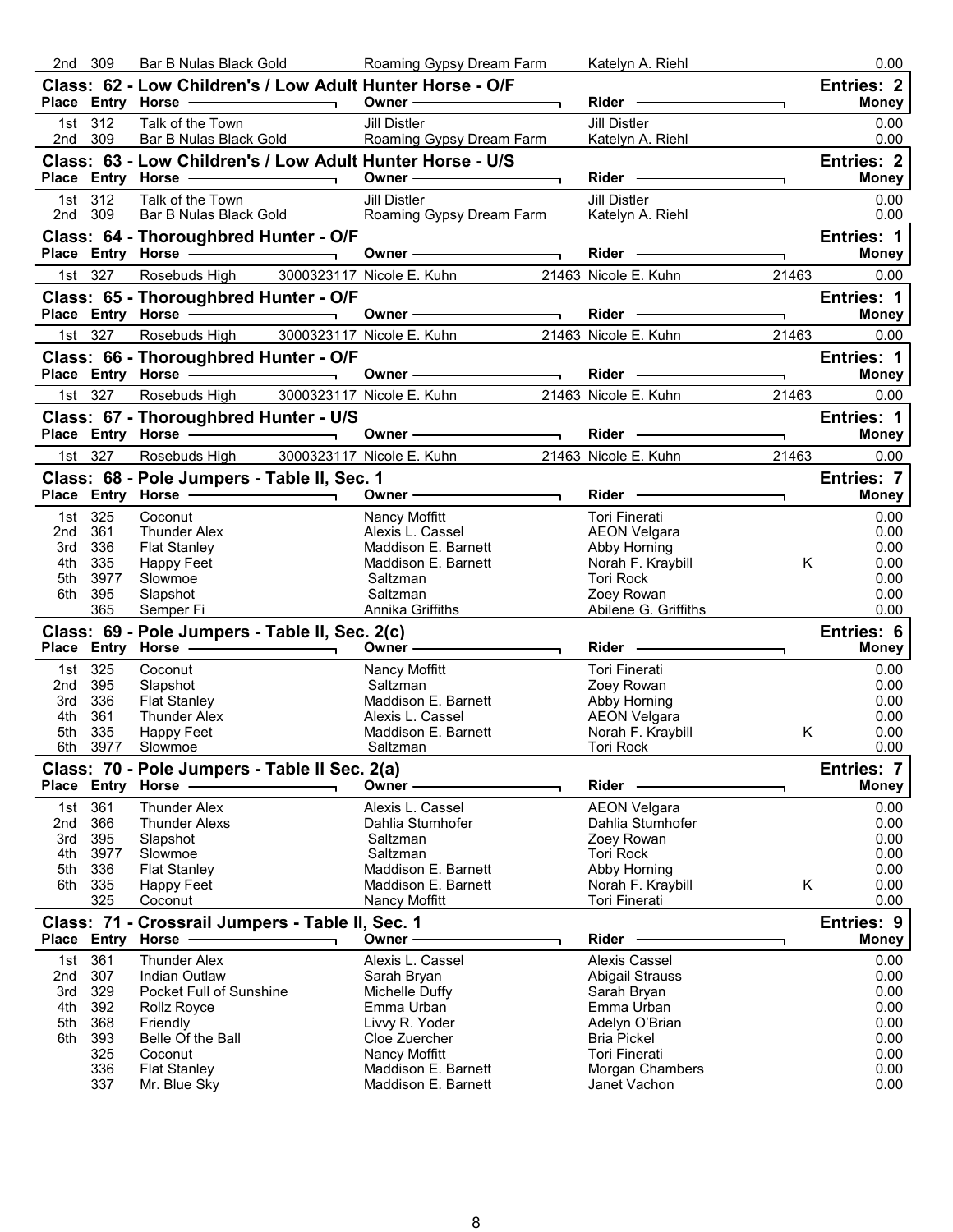|            |                   | Class: 72 - Crossrail Jumpers - Table II, Sec. 2(c)<br>Place Entry Horse - | Owner -                              | Rider                             | Entries: 9<br><b>Money</b> |
|------------|-------------------|----------------------------------------------------------------------------|--------------------------------------|-----------------------------------|----------------------------|
|            |                   |                                                                            |                                      |                                   |                            |
| 1st<br>2nd | 326<br>329        | <b>Falcon Hill</b><br>Pocket Full of Sunshine                              | Nancy Moffitt<br>Michelle Duffy      | Avery Walsh<br>Sarah Bryan        | 0.00<br>0.00               |
| 3rd        | 361               | <b>Thunder Alex</b>                                                        | Alexis L. Cassel                     | Alexis Cassel                     | 0.00                       |
| 4th        | 307               | Indian Outlaw                                                              | Sarah Bryan                          | <b>Abigail Strauss</b>            | 0.00                       |
| 5th        | 337               | Mr. Blue Sky                                                               | Maddison E. Barnett                  | Janet Vachon                      | 0.00                       |
| 6th        | 336               | <b>Flat Stanley</b>                                                        | Maddison E. Barnett                  | Morgan Chambers                   | 0.00                       |
|            | 368               | Friendly                                                                   | Livvy R. Yoder                       | Adelyn O'Brian                    | 0.00                       |
|            | 392               | Rollz Royce                                                                | Emma Urban                           | Emma Urban                        | 0.00                       |
|            | 393               | Belle Of the Ball                                                          | Cloe Zuercher                        | <b>Bria Pickel</b>                | 0.00                       |
|            |                   | Class: 73 - Crossrail Jumpers - Table II Sec. 2(a)                         |                                      |                                   | Entries: 6                 |
|            | Place Entry Horse |                                                                            | Owner-                               | Rider -                           | <b>Money</b>               |
| 1st        | 329               | <b>Pocket Full of Sunshine</b>                                             | Michelle Duffy                       | Sarah Bryan                       | 0.00                       |
| 2nd        | 307               | Indian Outlaw                                                              | Sarah Bryan                          | <b>Abigail Strauss</b>            | 0.00                       |
| 3rd        | 337               | Mr. Blue Sky                                                               | Maddison E. Barnett                  | Janet Vachon                      | 0.00                       |
| 4th        | 361               | <b>Thunder Alex</b>                                                        | Alexis L. Cassel                     | Alexis Cassel                     | 0.00                       |
| 5th        | 336               | <b>Flat Stanley</b>                                                        | Maddison E. Barnett                  | Morgan Chambers                   | 0.00                       |
| ОC         | 368               | Friendly                                                                   | Livvy R. Yoder                       | Adelyn O'Brian                    | 0.00                       |
|            | 392               | Rollz Royce                                                                | Emma Urban                           | Emma Urban                        | 0.00                       |
|            |                   | Class: 74 - Crossrail Jumpers - Gamblers Choice<br>Place Entry Horse -     | Owner-                               | Rider                             | Entries: 3<br><b>Money</b> |
|            |                   |                                                                            |                                      |                                   |                            |
|            | 1st 307           | <b>Indian Outlaw</b>                                                       | Sarah Bryan                          | <b>Abigail Strauss</b>            | 0.00                       |
| 2nd        | 329               | Pocket Full of Sunshine                                                    | Michelle Duffy<br>Alexis L. Cassel   | Sarah Bryan                       | 0.00                       |
| 3rd        | 361               | <b>Thunder Alex</b>                                                        |                                      | Alexis Cassel                     | 0.00                       |
|            |                   | Class: 75 - Beginner Jumpers - Table II, Sec. 1                            |                                      |                                   | Entries: 10                |
|            |                   | Place Entry Horse -                                                        | Owner-                               | Rider                             | <b>Money</b>               |
| 1st        | 357               | Wise 'N Star                                                               | Natalie Warner                       | Natalie Warner                    | 0.00                       |
| 2nd        | 364               | Not Just a Mint "Tic Tac"                                                  | Jerusha ". Dyson                     | Abilene G. Griffiths              | 0.00                       |
| 3rd        | 367               | Leila                                                                      | Shauna Edwards                       | Dominique Alsaugh                 | 0.00                       |
| 4th        | 359               | Pocket Full of Sunshine                                                    | Michelle Duffy                       | <b>Audrey Redding</b>             | 0.00                       |
| 5th        | 361               | <b>Thunder Alex</b>                                                        | Alexis L. Cassel                     | Alexis Cassel                     | 0.00                       |
| 6th        | 392               | Rollz Royce                                                                | Emma Urban                           | Emma Urban                        | 0.00                       |
|            | 326<br>336        | Falcon Hill<br><b>Flat Stanley</b>                                         | Nancy Moffitt<br>Maddison E. Barnett | Avery Walsh<br>Morgan Chambers    | 0.00<br>0.00               |
|            | 370               | <b>Hyway Marcus</b>                                                        | Sasha Moczulski                      | Sasha Moczulski                   | 0.00                       |
|            | 393               | Belle Of the Ball                                                          | Cloe Zuercher                        | Cloe Zuercher                     | 0.00                       |
|            |                   | Class: 76 - Beginner Jumpers - Table II, Sec. 2(c)                         |                                      |                                   | Entries: 7                 |
|            |                   | Place Entry Horse -                                                        | Owner-                               | Rider                             | <b>Money</b>               |
|            | 1st 357           | Wise 'N Star                                                               | Natalie Warner                       | Natalie Warner                    | 0.00                       |
| 2nd        | 364               | Not Just a Mint "Tic Tac"                                                  | Jerusha ". Dyson                     | Abilene G. Griffiths              | 0.00                       |
| 3rd        | 359               | <b>Pocket Full of Sunshine</b>                                             | Michelle Duffy                       | <b>Audrey Redding</b>             | 0.00                       |
| 4th        | 393               | Belle Of the Ball                                                          | Cloe Zuercher                        | Cloe Zuercher                     | 0.00                       |
| 5th        | 361               | <b>Thunder Alex</b>                                                        | Alexis L. Cassel                     | Alexis Cassel                     | 0.00                       |
|            | 6th 370           | <b>Hyway Marcus</b>                                                        | Sasha Moczulski                      | Sasha Moczulski                   | 0.00                       |
|            | 326               | Falcon Hill                                                                | Nancy Moffitt                        | Avery Walsh                       | 0.00                       |
|            |                   | Class: 77 - Beginner Jumpers - Table II Sec. 2(a)                          |                                      |                                   | Entries: 5                 |
|            | Place Entry       | <b>Horse</b>                                                               | Owner-                               | <b>Rider</b>                      | Money                      |
|            | 1st 357           | Wise 'N Star                                                               | Natalie Warner                       | Natalie Warner                    | 0.00                       |
| 2nd        | 359               | Pocket Full of Sunshine                                                    | Michelle Duffy                       | <b>Audrey Redding</b>             | 0.00                       |
| 3rd        | 393               | Belle Of the Ball                                                          | Cloe Zuercher                        | Cloe Zuercher                     | 0.00                       |
| 4th        | 364               | Not Just a Mint "Tic Tac"                                                  | Jerusha ". Dyson                     | Abilene G. Griffiths              | 0.00                       |
| OC         | 370               | <b>Hyway Marcus</b>                                                        | Sasha Moczulski                      | Sasha Moczulski                   | 0.00                       |
|            | Place Entry Horse | Class: 78 - Beginner Jumpers - Gamblers Choice                             | Owner -                              | Rider                             | Entries: 4<br><b>Money</b> |
|            |                   |                                                                            |                                      |                                   |                            |
| 1st        | 359               | Pocket Full of Sunshine                                                    | Michelle Duffy                       | Audrey Redding                    | 0.00                       |
| 2nd<br>3rd | 370<br>357        | <b>Hyway Marcus</b><br>Wise 'N Star                                        | Sasha Moczulski<br>Natalie Warner    | Sasha Moczulski<br>Natalie Warner | 0.00<br>0.00               |
| 4th        | 364               | Not Just a Mint "Tic Tac"                                                  | Jerusha ". Dyson                     | Abilene G. Griffiths              | 0.00                       |
|            |                   |                                                                            |                                      |                                   |                            |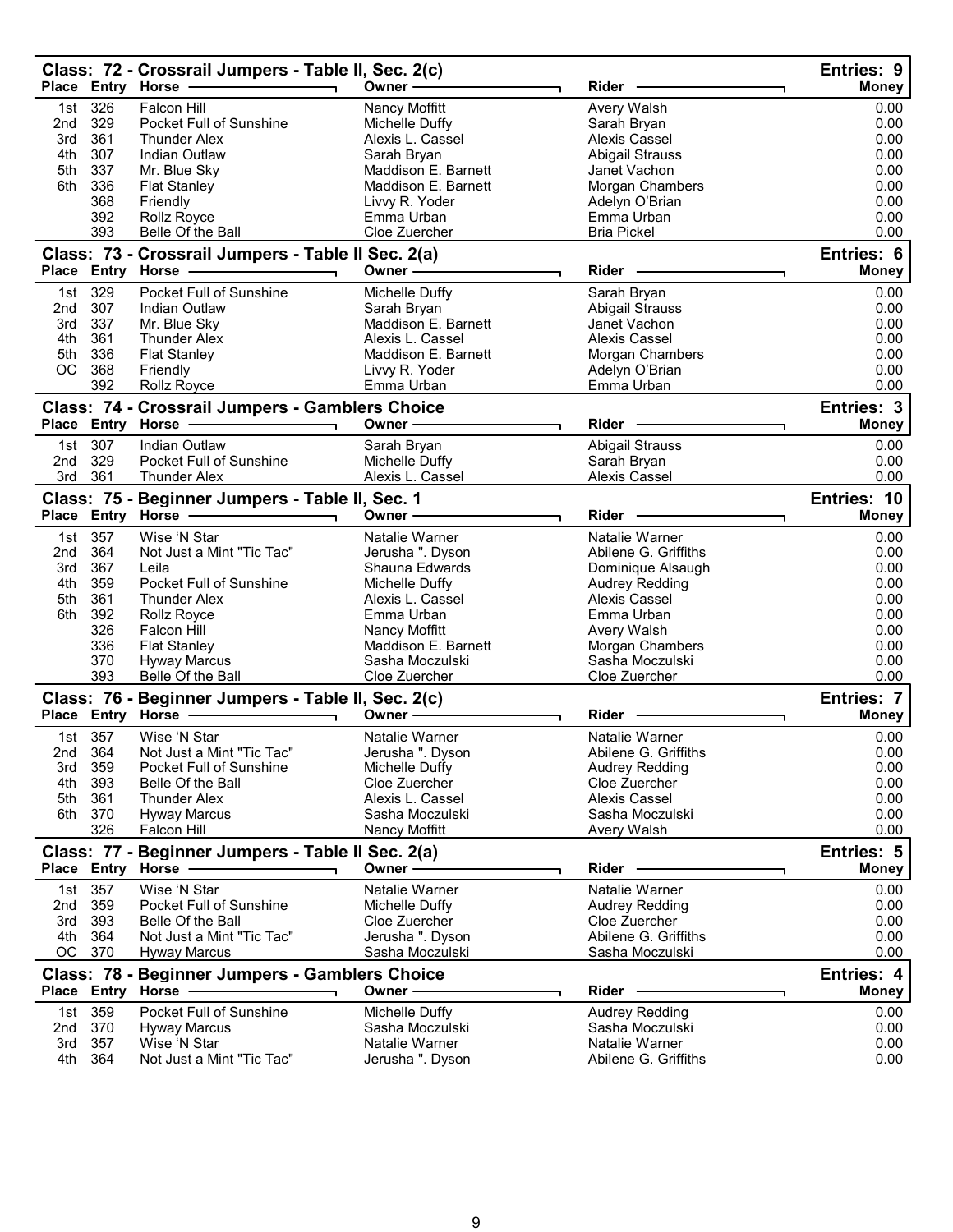|            |                | Class: 79 - Itty Bitty Jumpers - Table II, Sec. 1                                                             | Owner-                                      | Rider                                       | Entries: 7<br><b>Money</b>        |
|------------|----------------|---------------------------------------------------------------------------------------------------------------|---------------------------------------------|---------------------------------------------|-----------------------------------|
| 1st        | 324            | Crosby                                                                                                        | Michaela L. Schock                          | Michaela L. Schock                          | 0.00                              |
| 2nd        | 338            | Sizzle                                                                                                        | Maddison E. Barnett                         | <b>Madison Gordon</b>                       | 0.00                              |
| 3rd        | 367            | Leila                                                                                                         | Shauna Edwards                              | Dominique Alsaugh                           | 0.00                              |
| 5th        | 4th 351<br>330 | Cool Consigliere<br>Shesmysherry                                                                              | Mackenzie Reynolds<br>Nikki Alspaugh        | Mackenzie Reynolds<br>Shannon E. Ostermayer | 0.00<br>0.00                      |
| OC         | 349            | Kobalt                                                                                                        | Morgan B. Stewart                           | Morgan B. Stewart                           | 0.00                              |
|            | 363            | Emmy's Grey Angel                                                                                             | Annalisa C. Griffiths                       | Annalisa C. Griffiths                       | 0.00                              |
|            |                | Class: 80 - Itty Bitty Jumpers - Table II, Sec. 2(c)<br>Place Entry Horse                                     | Owner $-\!$                                 | Rider                                       | Entries: 6<br><b>Money</b>        |
|            | 1st 338        | Sizzle                                                                                                        | Maddison E. Barnett                         | <b>Madison Gordon</b>                       | 0.00                              |
| 2nd        | 324            | Crosby                                                                                                        | Michaela L. Schock                          | Michaela L. Schock                          | 0.00                              |
| 3rd<br>4th | 351<br>349     | Cool Consigliere<br>Kobalt                                                                                    | Mackenzie Reynolds                          | Mackenzie Reynolds                          | 0.00<br>0.00                      |
| 5th        | 330            | Shesmysherry                                                                                                  | Morgan B. Stewart<br>Nikki Alspaugh         | Morgan B. Stewart<br>Shannon E. Ostermayer  | 0.00                              |
| 6th        | 363            | Emmy's Grey Angel                                                                                             | Annalisa C. Griffiths                       | Annalisa C. Griffiths                       | 0.00                              |
|            |                | Class: 81 - Itty Bitty Jumpers - Table II Sec. 2(a)                                                           |                                             |                                             | Entries: 6                        |
|            |                | Place Entry Horse - The Control of the Control of The Control of The Control of The Control of The Control of | Owner-                                      | Rider                                       | <b>Money</b>                      |
|            | 1st 338        | Sizzle                                                                                                        | Maddison E. Barnett                         | Madison Gordon                              | 0.00                              |
| 2nd<br>3rd | 330<br>324     | Shesmysherry<br>Crosby                                                                                        | Nikki Alspaugh<br>Michaela L. Schock        | Shannon E. Ostermayer<br>Michaela L. Schock | 0.00<br>0.00                      |
|            | 4th 351        | Cool Consigliere                                                                                              | Mackenzie Reynolds                          | Mackenzie Reynolds                          | 0.00                              |
| DQ         | 349            | Kobalt                                                                                                        | Morgan B. Stewart                           | Morgan B. Stewart                           | 0.00                              |
| DQ         | 363            | Emmy's Grey Angel                                                                                             | Annalisa C. Griffiths                       | Annalisa C. Griffiths                       | 0.00                              |
|            |                | Class: 82 - Itty Bitty Jumpers - Gamblers Choice<br>Place Entry Horse - - - - - - -                           | Owner-                                      | Rider -                                     | Entries: 6<br>Money               |
|            | 1st 330        | Shesmysherry                                                                                                  | Nikki Alspaugh                              | Shannon E. Ostermayer                       | 0.00                              |
| 2nd        | 338            | Sizzle                                                                                                        | Maddison E. Barnett                         | <b>Madison Gordon</b>                       | 0.00                              |
| 3rd        | 351            | Cool Consigliere                                                                                              | Mackenzie Reynolds                          | Mackenzie Reynolds                          | 0.00                              |
| 4th<br>5th | 324<br>363     | Crosby<br>Emmy's Grey Angel                                                                                   | Michaela L. Schock<br>Annalisa C. Griffiths | Michaela L. Schock<br>Annalisa C. Griffiths | 0.00<br>0.00                      |
| 6th        | 349            | Kobalt                                                                                                        | Morgan B. Stewart                           | Morgan B. Stewart                           | 0.00                              |
|            |                | Class: 83 - Preliminary Jumpers - Table II, Sec. 1                                                            |                                             |                                             | <b>Entries: 1</b>                 |
|            |                | Place Entry Horse ————————————————————                                                                        | Owner -                                     | <b>Rider</b><br>٦.                          | <b>Money</b>                      |
|            | 1st 369        | Hail to the Master                                                                                            | Sabina F. Carbaugh                          | Sabina F. Carbaugh                          | 0.00                              |
|            |                | Class: 84 - Preliminary Jumpers - Table II, Sec. 2(c)<br>Place Entry Horse - and the manufacturer             | Owner-                                      | Rider                                       | Entries: 1<br><b>Money</b>        |
|            | 1st 369        | Hail to the Master                                                                                            | Sabina F. Carbaugh                          | Sabina F. Carbaugh                          | 0.00                              |
|            |                | Class: 85 - Preliminary Jumpers - Table II Sec. 2(a)                                                          |                                             |                                             | Entries: 1                        |
|            |                | Place Entry Horse -                                                                                           | Owner-                                      | Rider -                                     | <b>Money</b>                      |
|            | 1st 369        | Hail to the Master                                                                                            | Sabina F. Carbaugh                          | Sabina F. Carbaugh                          | 0.00                              |
|            |                | Class: 86 - Preliminary Jumpers - Gamblers Choice                                                             |                                             |                                             | Entries: 0                        |
|            |                |                                                                                                               | Owner -                                     | Rider ————                                  | <b>Money</b>                      |
|            |                | Class: 87 - Thoroughbred Jumpers - Table II, Sec. 1                                                           | Owner-                                      | Rider —                                     | Entries: 1<br><b>Money</b>        |
|            | 1st 376        | False I.D.                                                                                                    | Angela r. Serpico                           | Angela r. Serpico                           | 0.00                              |
|            |                |                                                                                                               |                                             |                                             |                                   |
|            |                | Class: 88 - Thoroughbred Jumpers - Table II, Sec. 2(c)                                                        | Owner $\_\_$                                | Rider —                                     | <b>Entries: 1</b><br><b>Money</b> |
|            | 1st 376        | False I.D.                                                                                                    | Angela r. Serpico                           | Angela r. Serpico                           | 0.00                              |
|            |                | Class: 89 - Thoroughbred Jumpers - Table II Sec. 2(a)                                                         |                                             |                                             | Entries: 1                        |
|            |                | Place Entry Horse - 2009                                                                                      | Owner $\longrightarrow$                     | Rider -                                     | <b>Money</b>                      |
|            | 1st 376        | False I.D.                                                                                                    | Angela r. Serpico                           | Angela r. Serpico                           | 0.00                              |
|            |                | Class: 90 - Thoroughbred Jumpers - Gamblers Choice                                                            |                                             |                                             | Entries: 1                        |
|            |                |                                                                                                               | Owner —                                     | $Rider -$                                   | Money                             |
|            | 1st 376        | False I.D.                                                                                                    | Angela r. Serpico                           | Angela r. Serpico                           | 0.00                              |
|            |                | Class: 91 - Low Child / Adult Jumpers - Table II, Sec. 1                                                      |                                             |                                             | Entries: 1                        |
|            |                | Place Entry Horse<br>$\overline{\phantom{0}}$                                                                 | Owner-                                      | Rider —                                     | <b>Money</b>                      |
|            | 1st 323        | Lightning Moon                                                                                                | Michaela L. Schock                          | Michaela L. Schock                          | 0.00                              |